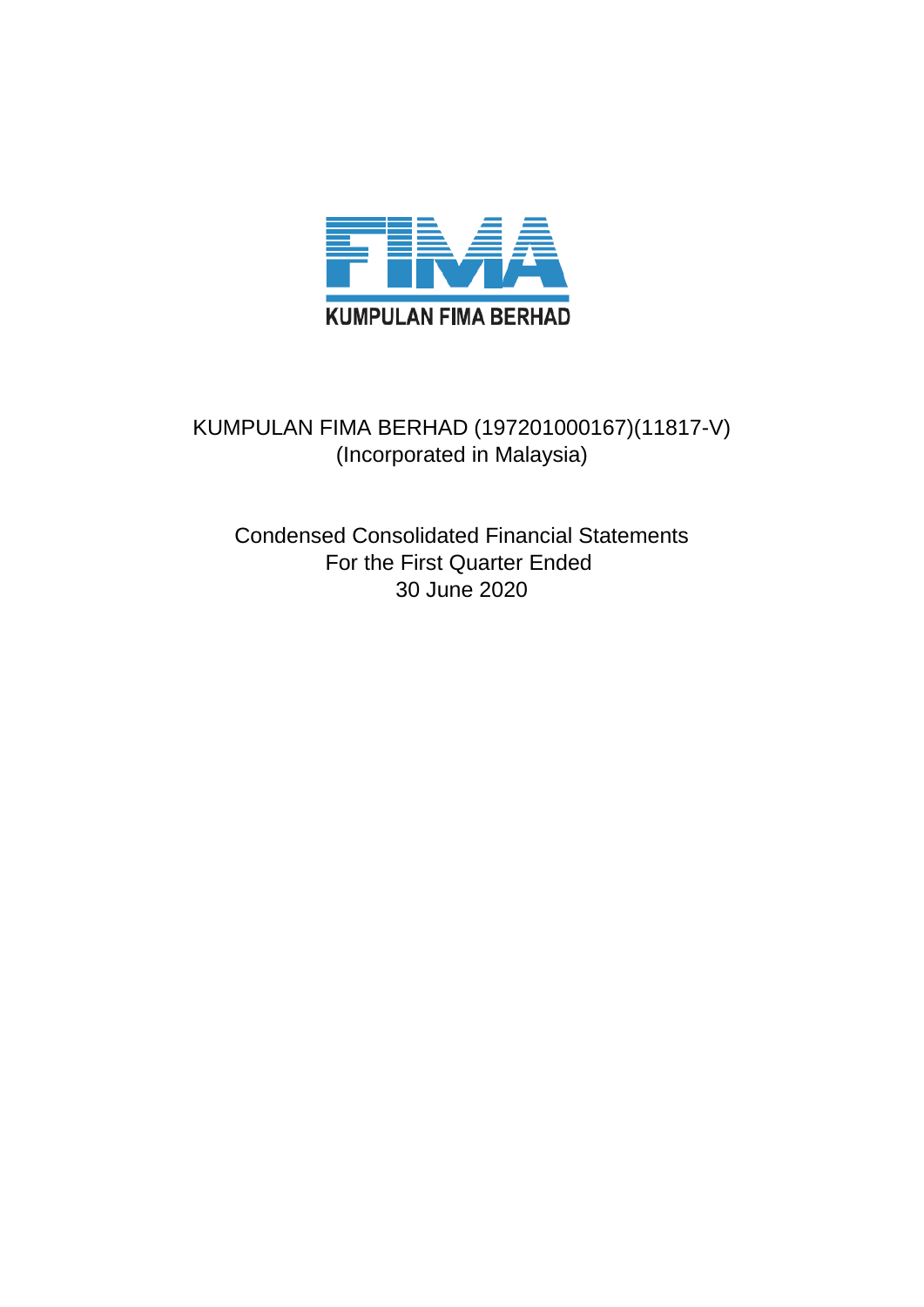

# **CONDENSED CONSOLIDATED STATEMENT OF COMPREHENSIVE INCOME FOR THE FIRST QUARTER ENDED 30 JUNE 2020** *(THE FIGURES HAVE NOT BEEN AUDITED)*

| <b>Current</b><br><b>Preceding year</b><br><b>Current</b><br><b>Preceding year</b><br>corresponding<br>corresponding<br>year<br>year<br>period<br>quarter<br>to date<br>quarter<br>30-06-2020<br>30-06-2020<br>30-06-2019<br><b>Note</b><br>30-06-2019<br><b>RM'000</b><br><b>RM'000</b><br><b>RM'000</b><br><b>RM'000</b><br>A <sub>9</sub><br>102,768<br>102,768<br>Revenue<br>114,753<br>114,753<br>Cost of sales<br>(61,071)<br>(72, 953)<br>(61,071)<br>(72, 953)<br>41,697<br>41,800<br>41,800<br><b>Gross profit</b><br>41,697<br>Other income<br>2,286<br>2,446<br>2,286<br>2,446<br>Other items of expense<br>(22, 792)<br>(18, 894)<br>(22, 792)<br>(18, 894)<br>Administrative expenses<br>Selling and marketing expenses<br>(1,600)<br>(1,941)<br>(1,600)<br>(1,941)<br>(4,797)<br>(7, 558)<br>(4, 797)<br>(7, 558)<br>Other operating expenses<br>(29, 189)<br>(28, 393)<br>(29, 189)<br>(28, 393)<br>(930)<br>(927)<br>Finance costs<br>(930)<br>(927)<br>Share of results of associates<br>52<br>52<br>525<br>525<br>15,451<br>15,451<br>13,916<br>13,916<br><b>Profit before tax</b><br>A9/A10<br>B <sub>5</sub><br>Income tax expense<br>(5, 168)<br>(4, 177)<br>(5, 168)<br>(4, 177)<br>11.274<br>8,748<br>11.274<br>8,748<br><b>Profit net of tax</b><br>Other comprehensive income<br>Foreign currency translation differences<br>for foreign operations<br>9,925<br>2,715<br>9,925<br>2,715<br><b>Total comprehensive income</b><br>for the period<br>18,673<br>13,989<br>18,673<br>13,989<br>Profit attributable to:<br>10,112<br>Equity holders of the Company<br>8,448<br>10,112<br>8,448<br>300<br>1,162<br>300<br>1,162<br>Non-controlling interests<br>Profit for the period<br>8,748<br>11,274<br>8,748<br>11,274<br><b>Total comprehensive income</b><br>attributable to:<br>Equity holders of the Company<br>16,103<br>12,409<br>16,103<br>12,409<br>Non-controlling interests<br>2,570<br>1,580<br>2,570<br>1,580<br><b>Total comprehensive income</b><br>for the period<br>18,673<br>18,673<br>13,989<br>13,989<br>Earnings per share attributable<br>to equity holders of the Company :<br>Basic/diluted earnings per share (sen)<br><b>B12</b><br>3.01<br>3.59<br>3.01<br>3.59 |  | <b>Current quarter</b> |  | 3 months cumulative |  |  |
|------------------------------------------------------------------------------------------------------------------------------------------------------------------------------------------------------------------------------------------------------------------------------------------------------------------------------------------------------------------------------------------------------------------------------------------------------------------------------------------------------------------------------------------------------------------------------------------------------------------------------------------------------------------------------------------------------------------------------------------------------------------------------------------------------------------------------------------------------------------------------------------------------------------------------------------------------------------------------------------------------------------------------------------------------------------------------------------------------------------------------------------------------------------------------------------------------------------------------------------------------------------------------------------------------------------------------------------------------------------------------------------------------------------------------------------------------------------------------------------------------------------------------------------------------------------------------------------------------------------------------------------------------------------------------------------------------------------------------------------------------------------------------------------------------------------------------------------------------------------------------------------------------------------------------------------------------------------------------------------------------------------------------------------------------------------------------------------------------------------------------------------------------------------------------------------------------------------|--|------------------------|--|---------------------|--|--|
|                                                                                                                                                                                                                                                                                                                                                                                                                                                                                                                                                                                                                                                                                                                                                                                                                                                                                                                                                                                                                                                                                                                                                                                                                                                                                                                                                                                                                                                                                                                                                                                                                                                                                                                                                                                                                                                                                                                                                                                                                                                                                                                                                                                                                  |  |                        |  |                     |  |  |
|                                                                                                                                                                                                                                                                                                                                                                                                                                                                                                                                                                                                                                                                                                                                                                                                                                                                                                                                                                                                                                                                                                                                                                                                                                                                                                                                                                                                                                                                                                                                                                                                                                                                                                                                                                                                                                                                                                                                                                                                                                                                                                                                                                                                                  |  |                        |  |                     |  |  |
|                                                                                                                                                                                                                                                                                                                                                                                                                                                                                                                                                                                                                                                                                                                                                                                                                                                                                                                                                                                                                                                                                                                                                                                                                                                                                                                                                                                                                                                                                                                                                                                                                                                                                                                                                                                                                                                                                                                                                                                                                                                                                                                                                                                                                  |  |                        |  |                     |  |  |
|                                                                                                                                                                                                                                                                                                                                                                                                                                                                                                                                                                                                                                                                                                                                                                                                                                                                                                                                                                                                                                                                                                                                                                                                                                                                                                                                                                                                                                                                                                                                                                                                                                                                                                                                                                                                                                                                                                                                                                                                                                                                                                                                                                                                                  |  |                        |  |                     |  |  |
|                                                                                                                                                                                                                                                                                                                                                                                                                                                                                                                                                                                                                                                                                                                                                                                                                                                                                                                                                                                                                                                                                                                                                                                                                                                                                                                                                                                                                                                                                                                                                                                                                                                                                                                                                                                                                                                                                                                                                                                                                                                                                                                                                                                                                  |  |                        |  |                     |  |  |
|                                                                                                                                                                                                                                                                                                                                                                                                                                                                                                                                                                                                                                                                                                                                                                                                                                                                                                                                                                                                                                                                                                                                                                                                                                                                                                                                                                                                                                                                                                                                                                                                                                                                                                                                                                                                                                                                                                                                                                                                                                                                                                                                                                                                                  |  |                        |  |                     |  |  |
|                                                                                                                                                                                                                                                                                                                                                                                                                                                                                                                                                                                                                                                                                                                                                                                                                                                                                                                                                                                                                                                                                                                                                                                                                                                                                                                                                                                                                                                                                                                                                                                                                                                                                                                                                                                                                                                                                                                                                                                                                                                                                                                                                                                                                  |  |                        |  |                     |  |  |
|                                                                                                                                                                                                                                                                                                                                                                                                                                                                                                                                                                                                                                                                                                                                                                                                                                                                                                                                                                                                                                                                                                                                                                                                                                                                                                                                                                                                                                                                                                                                                                                                                                                                                                                                                                                                                                                                                                                                                                                                                                                                                                                                                                                                                  |  |                        |  |                     |  |  |
|                                                                                                                                                                                                                                                                                                                                                                                                                                                                                                                                                                                                                                                                                                                                                                                                                                                                                                                                                                                                                                                                                                                                                                                                                                                                                                                                                                                                                                                                                                                                                                                                                                                                                                                                                                                                                                                                                                                                                                                                                                                                                                                                                                                                                  |  |                        |  |                     |  |  |
|                                                                                                                                                                                                                                                                                                                                                                                                                                                                                                                                                                                                                                                                                                                                                                                                                                                                                                                                                                                                                                                                                                                                                                                                                                                                                                                                                                                                                                                                                                                                                                                                                                                                                                                                                                                                                                                                                                                                                                                                                                                                                                                                                                                                                  |  |                        |  |                     |  |  |
|                                                                                                                                                                                                                                                                                                                                                                                                                                                                                                                                                                                                                                                                                                                                                                                                                                                                                                                                                                                                                                                                                                                                                                                                                                                                                                                                                                                                                                                                                                                                                                                                                                                                                                                                                                                                                                                                                                                                                                                                                                                                                                                                                                                                                  |  |                        |  |                     |  |  |
|                                                                                                                                                                                                                                                                                                                                                                                                                                                                                                                                                                                                                                                                                                                                                                                                                                                                                                                                                                                                                                                                                                                                                                                                                                                                                                                                                                                                                                                                                                                                                                                                                                                                                                                                                                                                                                                                                                                                                                                                                                                                                                                                                                                                                  |  |                        |  |                     |  |  |
|                                                                                                                                                                                                                                                                                                                                                                                                                                                                                                                                                                                                                                                                                                                                                                                                                                                                                                                                                                                                                                                                                                                                                                                                                                                                                                                                                                                                                                                                                                                                                                                                                                                                                                                                                                                                                                                                                                                                                                                                                                                                                                                                                                                                                  |  |                        |  |                     |  |  |
|                                                                                                                                                                                                                                                                                                                                                                                                                                                                                                                                                                                                                                                                                                                                                                                                                                                                                                                                                                                                                                                                                                                                                                                                                                                                                                                                                                                                                                                                                                                                                                                                                                                                                                                                                                                                                                                                                                                                                                                                                                                                                                                                                                                                                  |  |                        |  |                     |  |  |
|                                                                                                                                                                                                                                                                                                                                                                                                                                                                                                                                                                                                                                                                                                                                                                                                                                                                                                                                                                                                                                                                                                                                                                                                                                                                                                                                                                                                                                                                                                                                                                                                                                                                                                                                                                                                                                                                                                                                                                                                                                                                                                                                                                                                                  |  |                        |  |                     |  |  |
|                                                                                                                                                                                                                                                                                                                                                                                                                                                                                                                                                                                                                                                                                                                                                                                                                                                                                                                                                                                                                                                                                                                                                                                                                                                                                                                                                                                                                                                                                                                                                                                                                                                                                                                                                                                                                                                                                                                                                                                                                                                                                                                                                                                                                  |  |                        |  |                     |  |  |
|                                                                                                                                                                                                                                                                                                                                                                                                                                                                                                                                                                                                                                                                                                                                                                                                                                                                                                                                                                                                                                                                                                                                                                                                                                                                                                                                                                                                                                                                                                                                                                                                                                                                                                                                                                                                                                                                                                                                                                                                                                                                                                                                                                                                                  |  |                        |  |                     |  |  |
|                                                                                                                                                                                                                                                                                                                                                                                                                                                                                                                                                                                                                                                                                                                                                                                                                                                                                                                                                                                                                                                                                                                                                                                                                                                                                                                                                                                                                                                                                                                                                                                                                                                                                                                                                                                                                                                                                                                                                                                                                                                                                                                                                                                                                  |  |                        |  |                     |  |  |
|                                                                                                                                                                                                                                                                                                                                                                                                                                                                                                                                                                                                                                                                                                                                                                                                                                                                                                                                                                                                                                                                                                                                                                                                                                                                                                                                                                                                                                                                                                                                                                                                                                                                                                                                                                                                                                                                                                                                                                                                                                                                                                                                                                                                                  |  |                        |  |                     |  |  |
|                                                                                                                                                                                                                                                                                                                                                                                                                                                                                                                                                                                                                                                                                                                                                                                                                                                                                                                                                                                                                                                                                                                                                                                                                                                                                                                                                                                                                                                                                                                                                                                                                                                                                                                                                                                                                                                                                                                                                                                                                                                                                                                                                                                                                  |  |                        |  |                     |  |  |
|                                                                                                                                                                                                                                                                                                                                                                                                                                                                                                                                                                                                                                                                                                                                                                                                                                                                                                                                                                                                                                                                                                                                                                                                                                                                                                                                                                                                                                                                                                                                                                                                                                                                                                                                                                                                                                                                                                                                                                                                                                                                                                                                                                                                                  |  |                        |  |                     |  |  |
|                                                                                                                                                                                                                                                                                                                                                                                                                                                                                                                                                                                                                                                                                                                                                                                                                                                                                                                                                                                                                                                                                                                                                                                                                                                                                                                                                                                                                                                                                                                                                                                                                                                                                                                                                                                                                                                                                                                                                                                                                                                                                                                                                                                                                  |  |                        |  |                     |  |  |
|                                                                                                                                                                                                                                                                                                                                                                                                                                                                                                                                                                                                                                                                                                                                                                                                                                                                                                                                                                                                                                                                                                                                                                                                                                                                                                                                                                                                                                                                                                                                                                                                                                                                                                                                                                                                                                                                                                                                                                                                                                                                                                                                                                                                                  |  |                        |  |                     |  |  |
|                                                                                                                                                                                                                                                                                                                                                                                                                                                                                                                                                                                                                                                                                                                                                                                                                                                                                                                                                                                                                                                                                                                                                                                                                                                                                                                                                                                                                                                                                                                                                                                                                                                                                                                                                                                                                                                                                                                                                                                                                                                                                                                                                                                                                  |  |                        |  |                     |  |  |
|                                                                                                                                                                                                                                                                                                                                                                                                                                                                                                                                                                                                                                                                                                                                                                                                                                                                                                                                                                                                                                                                                                                                                                                                                                                                                                                                                                                                                                                                                                                                                                                                                                                                                                                                                                                                                                                                                                                                                                                                                                                                                                                                                                                                                  |  |                        |  |                     |  |  |
|                                                                                                                                                                                                                                                                                                                                                                                                                                                                                                                                                                                                                                                                                                                                                                                                                                                                                                                                                                                                                                                                                                                                                                                                                                                                                                                                                                                                                                                                                                                                                                                                                                                                                                                                                                                                                                                                                                                                                                                                                                                                                                                                                                                                                  |  |                        |  |                     |  |  |
|                                                                                                                                                                                                                                                                                                                                                                                                                                                                                                                                                                                                                                                                                                                                                                                                                                                                                                                                                                                                                                                                                                                                                                                                                                                                                                                                                                                                                                                                                                                                                                                                                                                                                                                                                                                                                                                                                                                                                                                                                                                                                                                                                                                                                  |  |                        |  |                     |  |  |
|                                                                                                                                                                                                                                                                                                                                                                                                                                                                                                                                                                                                                                                                                                                                                                                                                                                                                                                                                                                                                                                                                                                                                                                                                                                                                                                                                                                                                                                                                                                                                                                                                                                                                                                                                                                                                                                                                                                                                                                                                                                                                                                                                                                                                  |  |                        |  |                     |  |  |
|                                                                                                                                                                                                                                                                                                                                                                                                                                                                                                                                                                                                                                                                                                                                                                                                                                                                                                                                                                                                                                                                                                                                                                                                                                                                                                                                                                                                                                                                                                                                                                                                                                                                                                                                                                                                                                                                                                                                                                                                                                                                                                                                                                                                                  |  |                        |  |                     |  |  |
|                                                                                                                                                                                                                                                                                                                                                                                                                                                                                                                                                                                                                                                                                                                                                                                                                                                                                                                                                                                                                                                                                                                                                                                                                                                                                                                                                                                                                                                                                                                                                                                                                                                                                                                                                                                                                                                                                                                                                                                                                                                                                                                                                                                                                  |  |                        |  |                     |  |  |
|                                                                                                                                                                                                                                                                                                                                                                                                                                                                                                                                                                                                                                                                                                                                                                                                                                                                                                                                                                                                                                                                                                                                                                                                                                                                                                                                                                                                                                                                                                                                                                                                                                                                                                                                                                                                                                                                                                                                                                                                                                                                                                                                                                                                                  |  |                        |  |                     |  |  |

(The condensed consolidated statement of comprehensive income should be read in conjunction with the audited financial statements for the year ended 31 March 2020 and the accompanying explanatory notes attached to the interim financial *statements).*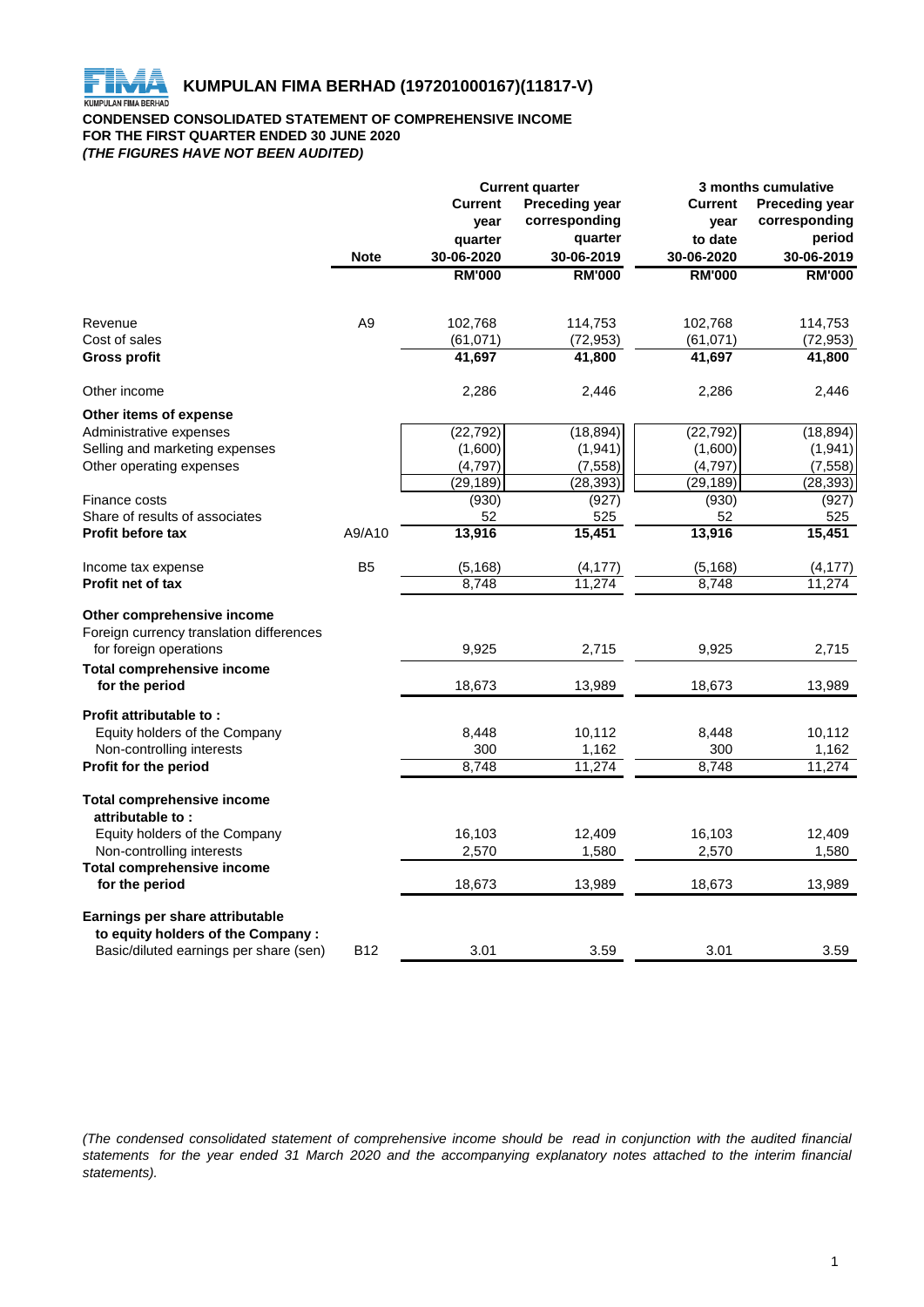# **CONDENSED CONSOLIDATED STATEMENT OF FINANCIAL POSITION AS AT 30 JUNE 2020**

|                                                                                       | As at<br>30-06-2020  | As at<br>31-03-2020 |
|---------------------------------------------------------------------------------------|----------------------|---------------------|
|                                                                                       | <b>RM'000</b>        | <b>RM'000</b>       |
| <b>ASSETS</b>                                                                         |                      |                     |
| Non-current assets                                                                    |                      |                     |
| Property, plant and equipment                                                         | 364,448              | 366,672             |
| Right-of-use assets                                                                   | 207,578              | 210,487             |
| Investment properties                                                                 | 63,145               | 63,554              |
| Investment in associates                                                              | 33,289               | 33,237              |
| Deferred tax assets                                                                   | 7,923                | 8,718               |
| Goodwill on consolidation                                                             | 12,710               | 12,710              |
|                                                                                       | 689,093              | 695,378             |
| <b>Current assets</b>                                                                 |                      |                     |
| Inventories                                                                           | 76,300               | 75,473              |
| <b>Biological assets</b>                                                              | 7,558                | 6,865               |
| Trade receivables                                                                     | 130,495              | 140,555             |
| Other receivables                                                                     | 52,629               | 39,315              |
| Short term cash investments                                                           | 218,783              | 171,591             |
| Cash and bank balances                                                                | 97,290               | 124,329             |
|                                                                                       | $\overline{583,055}$ | 558,128             |
| <b>TOTAL ASSETS</b>                                                                   | 1,272,148            | 1,253,506           |
| <b>EQUITY AND LIABILITIES</b><br>Equity attributable to equity holders of the Company |                      |                     |
| Share capital                                                                         | 311,670              | 311,670             |
| <b>Treasury shares</b>                                                                | (3,759)              | (2, 972)            |
| Other reserves                                                                        | 63,371               | 55,716              |
| Retained earnings                                                                     | 445,808              | 437,360             |
|                                                                                       | 817,090              | 801,774             |
| Non-controlling interests                                                             | 239,108              | 236,897             |
| <b>Total equity</b>                                                                   | 1,056,198            | 1,038,671           |
| <b>Non-current liabilities</b>                                                        |                      |                     |
| Lease liabilities                                                                     | 47,059               | 48,648              |
| Retirement benefit obligations                                                        | 2,286                | 2,073               |
| Deferred tax liabilities                                                              | 43,125               | 43,251              |
|                                                                                       | 92,470               | 93,972              |
| <b>Current liabilities</b>                                                            |                      |                     |
| Lease liabilities                                                                     | 10,213               | 11,789              |
| Short term borrowings                                                                 | 32,882               | 33,490              |
| Trade and other payables                                                              | 66,699               | 63,217              |
| Provisions                                                                            | 8,328                | 8,765               |
| Tax payable                                                                           | 5,358                | 3,602               |
|                                                                                       | 123,480              | 120,863             |
| <b>Total liabilities</b>                                                              | 215,950              | 214,835             |
| <b>TOTAL EQUITY AND LIABILITIES</b>                                                   | 1,272,148            | 1,253,506           |
|                                                                                       |                      |                     |
| Net assets per share (RM)                                                             | 2.90                 | 2.84                |

*(The condensed consolidated statement of financial position should be read in conjunction with the audited* financial statements for the year ended 31 March 2020 and the accompanying explanatory notes attached to the *interim financial statements).*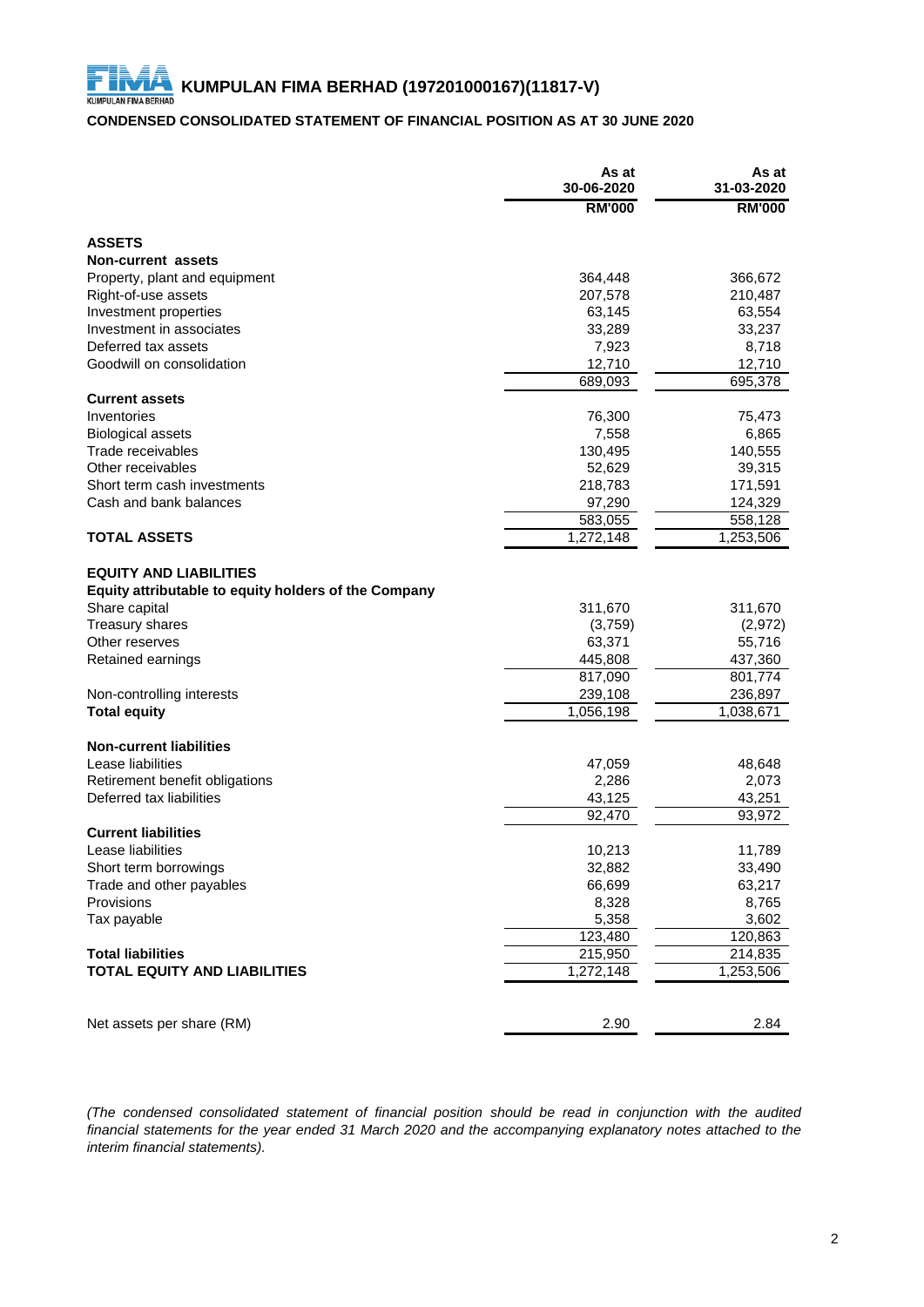**THE REAL PROPERTY AND ASSESSED ASSESSED AT A RUMPULAN FIMA BERHAD (197201000167)(11817-V)** 

#### **CONDENSED CONSOLIDATED STATEMENT OF CHANGES IN EQUITY FOR THE FIRST QUARTER ENDED 30 JUNE 2020**

|                                                                        |                                          |                                     |                           |                                               |                                     | Attributable to equity holders of the Company                                       |                                                 |                                       |                               |                                                   |                                         |
|------------------------------------------------------------------------|------------------------------------------|-------------------------------------|---------------------------|-----------------------------------------------|-------------------------------------|-------------------------------------------------------------------------------------|-------------------------------------------------|---------------------------------------|-------------------------------|---------------------------------------------------|-----------------------------------------|
|                                                                        |                                          |                                     |                           |                                               | Non-distributable                   |                                                                                     |                                                 | Distributable                         |                               |                                                   |                                         |
|                                                                        | <b>Share</b><br>capital<br><b>RM'000</b> | Treasury<br>shares<br><b>RM'000</b> | reserves<br><b>RM'000</b> | Other Revaluation<br>reserve<br><b>RM'000</b> | Capital<br>reserve<br><b>RM'000</b> | Capital<br>reserve<br>arising from<br>bonus issue in<br>subsidiary<br><b>RM'000</b> | Foreign<br>exchange<br>reserve<br><b>RM'000</b> | Retained<br>earnings<br><b>RM'000</b> | <b>Total</b><br><b>RM'000</b> | Non-<br>controlling<br>interests<br><b>RM'000</b> | <b>Total</b><br>equity<br><b>RM'000</b> |
| Group                                                                  |                                          |                                     |                           |                                               |                                     |                                                                                     |                                                 |                                       |                               |                                                   |                                         |
| At 1 April 2020                                                        | 311,670                                  | (2,972)                             | 55,716                    | $\overline{\phantom{a}}$                      | 437                                 | 66,459                                                                              | (11, 180)                                       | 437,360                               | 801,774                       | 236,897                                           | 1,038,671                               |
| Total comprehensive income for the period                              |                                          | $\overline{\phantom{a}}$            | 7,655                     | $\blacksquare$                                |                                     | $\blacksquare$                                                                      | 7,655                                           | 8,448                                 | 16,103                        | 2,570                                             | 18,673                                  |
| <b>Transactions with equity holders</b>                                |                                          |                                     |                           |                                               |                                     |                                                                                     |                                                 |                                       |                               |                                                   |                                         |
| Purchase of treasury shares                                            | $\overline{\phantom{a}}$                 | (787)                               |                           | $\sim$                                        | $\blacksquare$                      | $\sim$                                                                              |                                                 | $\overline{\phantom{a}}$              | (787)                         | (359)                                             | (1, 146)                                |
| Total transaction with equity holders                                  |                                          | (787)                               |                           |                                               |                                     |                                                                                     |                                                 | $\overline{\phantom{a}}$              | (787)                         | (359)                                             | (1, 146)                                |
| At 30 June 2020                                                        | 311,670                                  | (3,759)                             | 63,371                    | $\sim$                                        | 437                                 | 66,459                                                                              | (3, 525)                                        | 445,808                               | 817,090                       | 239,108                                           | 1,056,198                               |
| At 1 April 2019                                                        | 311,670                                  | (1, 143)                            | 59,063                    | $\overline{\phantom{a}}$                      | 437                                 | 66,459                                                                              | (7, 833)                                        | 433,562                               | 803,152                       | 253,807                                           | 1,056,959                               |
| Total comprehensive income for the period                              |                                          | $\blacksquare$                      | 2,297                     |                                               |                                     | $\overline{\phantom{a}}$                                                            | 2,297                                           | 10,112                                | 12,409                        | 1,580                                             | 13,989                                  |
| <b>Transactions with equity holders</b><br>Purchase of treasury shares | $\blacksquare$                           | (207)                               |                           | $\sim$                                        | $\overline{\phantom{a}}$            | $\blacksquare$                                                                      |                                                 | $\blacksquare$                        | (207)                         | (218)                                             | (425)                                   |
| Total transaction with equity holders                                  |                                          | (207)                               |                           |                                               |                                     |                                                                                     |                                                 |                                       | (207)                         | (218)                                             | (425)                                   |
| At 30 June 2019                                                        | 311,670                                  | (1,350)                             | 61,360                    | $\sim$                                        | 437                                 | 66,459                                                                              | (5, 536)                                        | 443,674                               | 815,354                       | 255,169                                           | 1,070,523                               |

(The condensed consolidated statements of changes in equity should be read in conjunction with the audited financial statements for the year ended 31 March 2020 and the accompanying explanatory notes attached to the *interim financial statements).*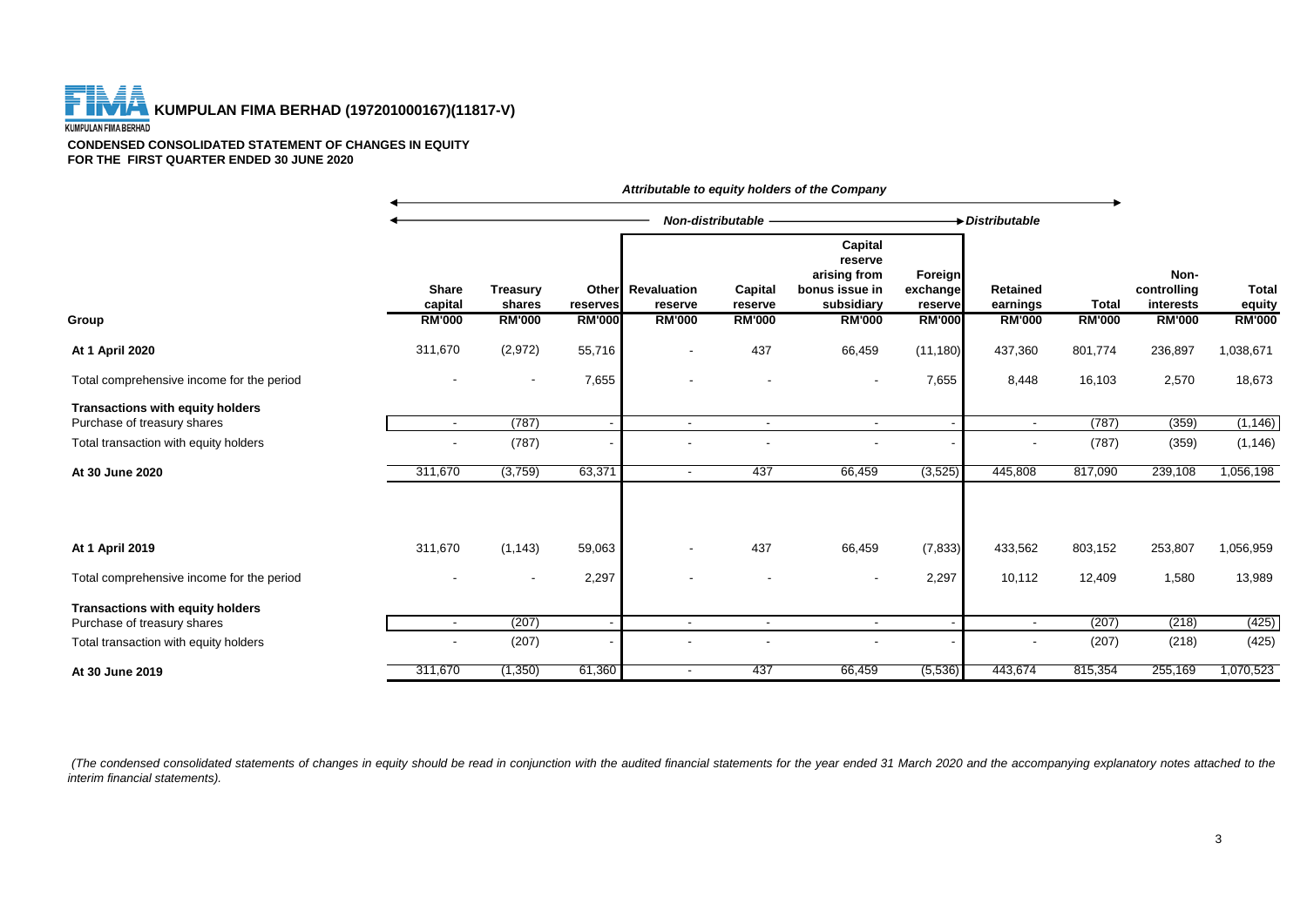# **CONDENSED CONSOLIDATED STATEMENT OF CASH FLOWS FOR THE FIRST QUARTER ENDED 30 JUNE 2020**

|                                                                                         | 3 months ended |               |
|-----------------------------------------------------------------------------------------|----------------|---------------|
|                                                                                         | 30-06-2020     | 30-06-2019    |
|                                                                                         | <b>RM'000</b>  | <b>RM'000</b> |
| <b>CASH FLOWS FROM OPERATING ACTIVITIES</b>                                             |                |               |
| Profit before tax<br>Adjustments for:                                                   | 13,916         | 15,451        |
| Depreciation of investment properties                                                   | 409            | 409           |
| Depreciation for property, plant and equipment                                          | 7,944          | 5,638         |
| Depreciation of right-of-use assets                                                     | 2,909          | 2,818         |
| Fair value changes on biological assets                                                 | (693)          | 149           |
| Net provision for impairment on trade and other receivables                             | 35             | 521           |
| Interest expense                                                                        | 930            | 927           |
| Profit income                                                                           | (1,556)        | (2, 114)      |
| Net provision for retirement benefit obligation                                         | 213            | 10            |
| Net reversal of provision for warranty                                                  | (437)          | (504)         |
| Net unrealised forex loss/(gain)                                                        | 3,976          | (753)         |
| Net gain on disposal of property, plant and equipment<br>Share of results of associates | (13)<br>(52)   | (56)<br>(525) |
| Write (back)/down of inventories                                                        | (122)          | 1,064         |
| Operating profit before working capital changes                                         | 27,459         | 23,035        |
| Increase in inventories                                                                 | (705)          | (10, 014)     |
| Increase in receivables                                                                 | (3, 135)       | (15,019)      |
| Increase in payables                                                                    | 3,482          | 4,290         |
| Cash generated from operations                                                          | 27,101         | 2,292         |
| Interest paid                                                                           | (306)          | (927)         |
| Taxes paid                                                                              | (2,897)        | (3, 431)      |
| Net cash generated from/(used in) operating activities                                  | 23,898         | (2,066)       |
| <b>CASH FLOWS FROM INVESTING ACTIVITIES</b>                                             |                |               |
| Proceeds from disposal of property, plant and equipment                                 | 13             | 95            |
| Purchase of property, plant and equipment                                               | (4,316)        | (9,012)       |
| Acquisition of treasury shares                                                          | (787)          | (207)         |
| Interest income received                                                                | 1,556          | 2,114         |
| Net placement of short term cash investments                                            | (47, 192)      | (17, 121)     |
| Net cash used in investing activities                                                   | (50, 726)      | (24, 131)     |
| <b>CASH FLOWS FROM FINANCING ACTIVITIES</b>                                             |                |               |
| Net (repayment)/drawdown of borrowings                                                  | (608)          | 2,252         |
| Repayment of lease liabilities                                                          | (3,787)        | (2, 304)      |
| Net cash used in financing activities                                                   | (4, 395)       | (52)          |
| <b>NET DECREASE IN CASH AND CASH EQUIVALENTS</b>                                        | (31, 223)      | (26, 249)     |
| EFFECT ON FOREIGN EXCHANGE RATE CHANGES IN CASH                                         |                |               |
| <b>AND CASH EQUIVALENTS</b>                                                             | 4,184          | 2,800         |
| CASH AND CASH EQUIVALENTS AT BEGINNING OF PERIOD                                        | 124,329        | 142,196       |
| CASH AND CASH EQUIVALENTS AT END OF PERIOD                                              | 97,290         | 118,747       |
| <b>CASH AND CASH EQUIVALENTS COMPRISE:</b>                                              |                |               |
| Cash and bank balances                                                                  | 82,239         | 49,927        |
| Fixed deposits with financial institutions                                              | 15,051         | 68,820        |
|                                                                                         | 97,290         | 118,747       |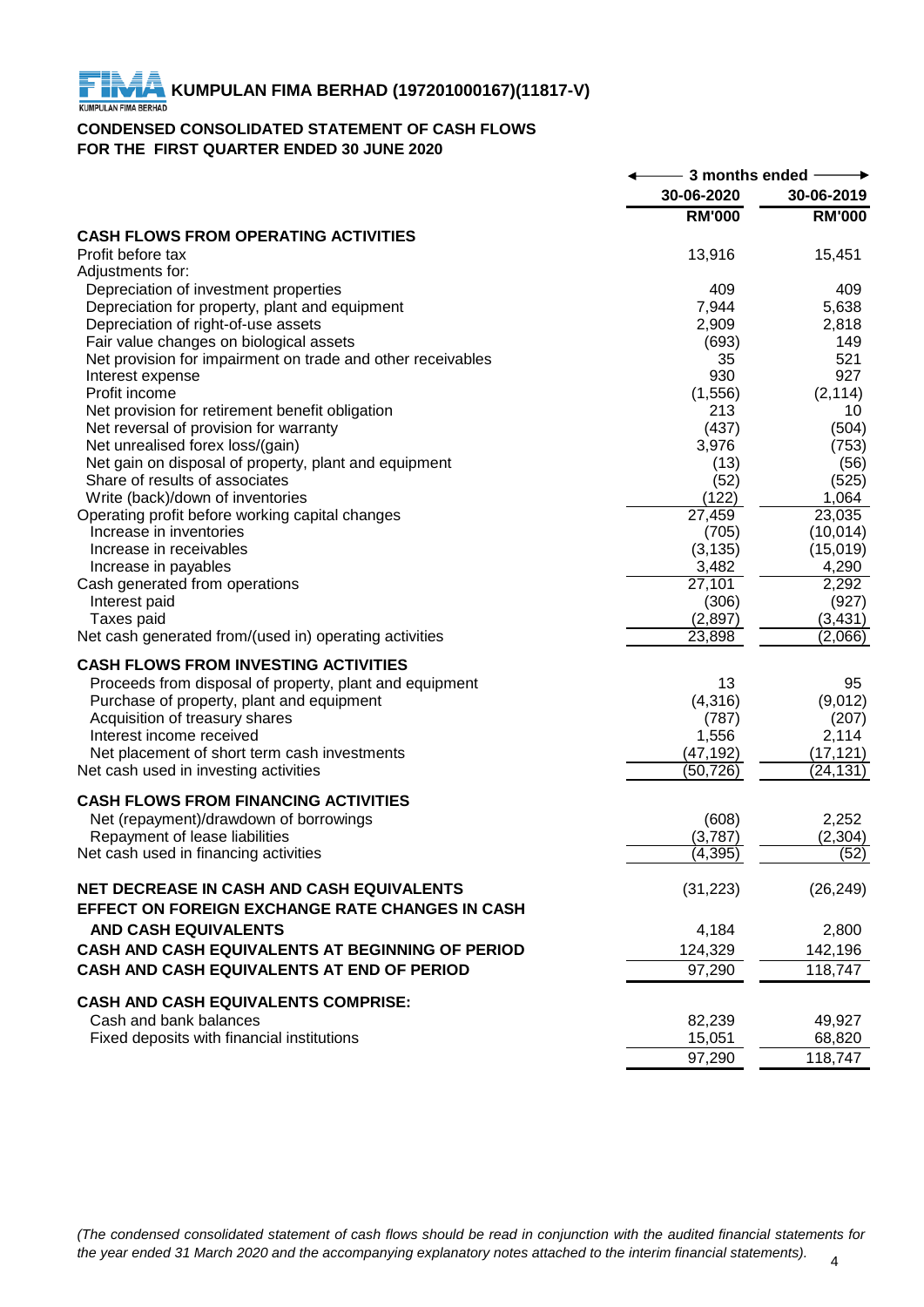

#### **NOTES TO THE QUARTERLY ANNOUNCEMENT FOR THE FIRST QUARTER ENDED 30 JUNE 2020**

#### **PART A - Explanatory notes pursuant to MFRS 134**

#### **A1. Accounting policies and basis of preparation**

The interim financial statements are unaudited and have been prepared in accordance with the requirements of MFRS 134: Interim Financial Reporting and paragraph 9.22 of the Listing Requirements of the Bursa Securities.

The interim financial statements should be read in conjunction with the audited financial statements for the year ended 31 March 2020. These explanatory notes attached to the interim financial statements provide an explanation of events and transactions that are significant to the understanding of the changes in the financial position and performance of the Group since the financial year ended 31 March 2020.

#### **A2. Changes in accounting policies**

#### **(a) Adoption of MFRSs, amendments to MFRSs and IC Interpretation**

The significant accounting policies adopted are consistent with those of the statutory financial statements for the financial year ended 31 March 2019 except for the adoption of the following new and revised Malaysian Financial Reporting Standards ("MFRSs"), Amendments to MFRSs and IC Interpretations.

On 1 April 2020, the Group adopted the following new and amended MFRSs and IC Interpretation:

- Amendments to MFRS 3: Definition of a Business
- Amendments to MFRS 9, MFRS 139 and MFRS 7: Interest Rate Benchmark Reform
- Amendments to MFRS 101: Definition of Material
- Amendments to MFRS 108: Definition of Material

The adoption of the above standards and interpretation did not have a significant impact on the financial statements in the period of initial application.

#### **(b) Standards and Interpretations issued but not yet effective**

The Group has not early adopted the following new and amended MFRSs and IC Interpretations that are not yet effective:

| <b>Description</b>                                                              | <b>Effective for</b><br>financial period<br>beginning<br>on or after |
|---------------------------------------------------------------------------------|----------------------------------------------------------------------|
| Amendments to MFRS 16: Covid-19-Related Rent Concessions                        | 1 June 2020                                                          |
| MFRS 17: Insurance Contracts                                                    | 1 January 2021                                                       |
| Amendments to MFRS 101: Classification of Liabilities as Current or Non-current | 1 January 2022                                                       |
| Amendments to MFRS 3: Reference to Conceptual Framework                         | 1 January 2022                                                       |
| Amendments to MFRS 116: Property, Plant and Equipment - Proceeds before         |                                                                      |
| Intended Use                                                                    | 1 January 2022                                                       |
| Amendments to MFRS 137: Onerous Contracts - Cost of Fulfilling a Contract       | 1 January 2022                                                       |
| Annual improvements to MFRS 2018 - 2020                                         | 1 January 2022                                                       |
| Amendments to MFRS 10 and MFRS 128: Sales or Contribution of Assets             |                                                                      |
| between an Investor and its Associate or Joint Venture                          | Deferred                                                             |

The directors expect that the adoption of the above standards and interpretations will have no material impact on the financial statements in the period of initial application.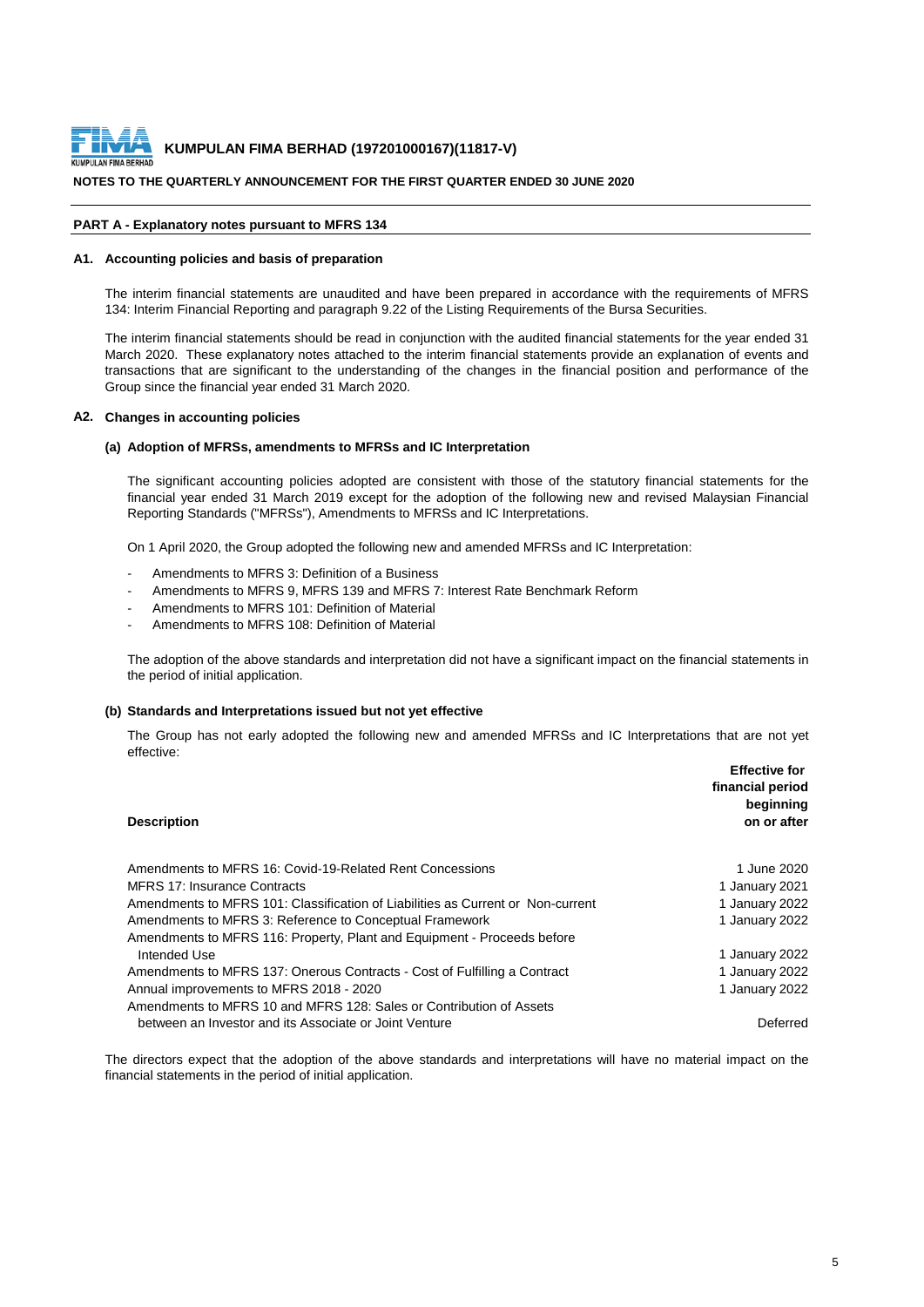

# **NOTES TO THE QUARTERLY ANNOUNCEMENT FOR THE FIRST QUARTER ENDED 30 JUNE 2020**

#### **A3. Auditors' report on preceding annual financial statements**

The financial statements of the Group for the financial year ended 31 March 2020 were not subject to any audit qualification.

#### **A4. Seasonal and cyclical factors**

The operations of the Group are not affected by any seasonal or cyclical factors other than the manufacturing segment which is affected by cyclical changes in volumes of certain products whilst the plantation segment is affected by seasonal crop production, weather conditions and fluctuating commodity prices.

#### **A5. Unusual items affecting the financial statements**

There were no items affecting assets, liabilities, equity, net income or cash flows that are unusual because of their nature, size or incidence other than as disclosed in Note B10(2).

#### **A6. Changes in estimates**

There were no changes in estimates that have a material effect on the current quarter's results.

#### **A7. Issuances, cancellation, repurchases, resale and repayment of debts and equity securities**

Save as disclosed below, there were no issuances, cancellations, repurchases, resale and repayments of debts and equity securities for the current quarter.

During the current quarter, the Company repurchased 604,700 of its issued ordinary shares from open market at an average price of RM1.37. The total transaction paid for the repurchase including transaction costs was RM787,000. Of the total 282,231,600 issued ordinary shares, 2,537,700 shares are held as treasury shares by the Company.

#### **A8. Dividend paid**

There were no dividends paid in the current quarter (preceding year corresponding period: nil).

#### **A9. Segmental information**

#### **(i) Segmental revenue and results for business segments**

|                   |               | <b>Quarter ended</b> |               | 3 months cumulative |
|-------------------|---------------|----------------------|---------------|---------------------|
|                   | 30-06-2020    | 30-06-2019           | 30-06-2020    | 30-06-2019          |
| Revenue           | <b>RM'000</b> | <b>RM'000</b>        | <b>RM'000</b> | <b>RM'000</b>       |
| Manufacturing*    | 21,322        | 30.179               | 21.322        | 30,179              |
| <b>Plantation</b> | 28,812        | 27,793               | 28.812        | 27,793              |
| <b>Bulking</b>    | 21,703        | 20,299               | 21.703        | 20,299              |
| Food              | 29.777        | 35.274               | 29.777        | 35,274              |
| <b>Others</b>     | 1.284         | 6,163                | 1.284         | 6,163               |
|                   | 102,898       | 119,708              | 102,898       | 119,708             |
| Eliminations      | (130)         | (4,955)              | (130)         | (4,955)             |
|                   | 102,768       | 114,753              | 102,768       | 114,753             |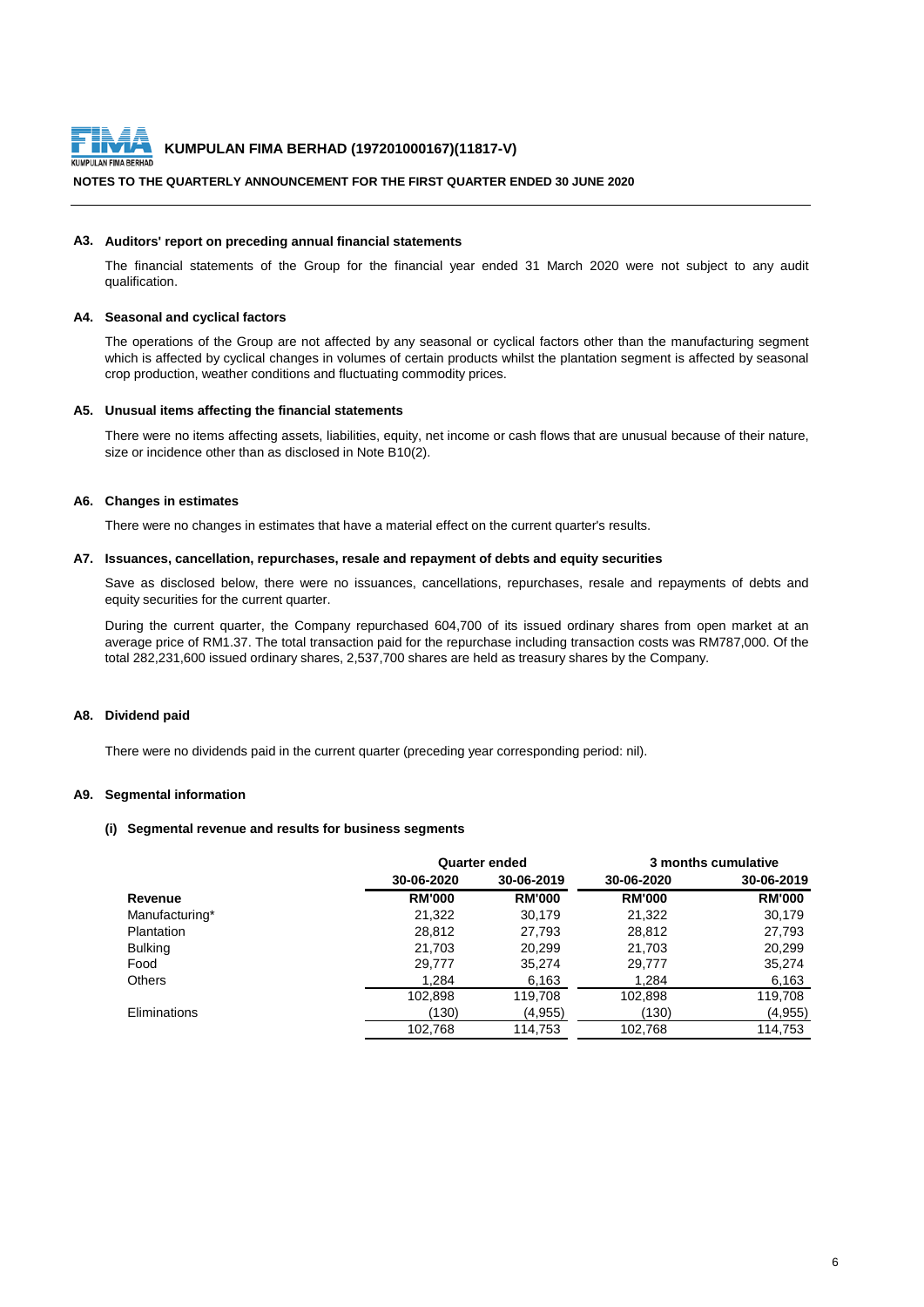

# **NOTES TO THE QUARTERLY ANNOUNCEMENT FOR THE FIRST QUARTER ENDED 30 JUNE 2020**

# **A9. Segmental information (cont'd.)**

# **(i) Segmental revenue and results for business segments (cont'd.)**

|                          |               | <b>Quarter ended</b> |               | 3 months cumulative |
|--------------------------|---------------|----------------------|---------------|---------------------|
|                          | 30-06-2020    | 30-06-2019           | 30-06-2020    | 30-06-2019          |
| <b>Profit before tax</b> | <b>RM'000</b> | <b>RM'000</b>        | <b>RM'000</b> | <b>RM'000</b>       |
| Manufacturing*           | 2,937         | 4.440                | 2,937         | 4,440               |
| <b>Plantation</b>        | 990           | (1,878)              | 990           | (1,878)             |
| <b>Bulking</b>           | 10,879        | 10,235               | 10.879        | 10,235              |
| Food                     | 1,596         | 4,388                | 1,596         | 4,388               |
| <b>Others</b>            | (2,538)       | (2,259)              | (2,538)       | (2, 259)            |
|                          | 13,864        | 14,926               | 13.864        | 14,926              |
| Associated companies     | 52            | 525                  | 52            | 525                 |
|                          | 13.916        | 15.451               | 13.916        | 15.451              |

\* Production and trading of security documents.

#### **(ii) Geographical segments**

|                          |               | <b>Quarter ended</b> | 3 months cumulative |               |  |
|--------------------------|---------------|----------------------|---------------------|---------------|--|
|                          | 30-06-2020    | 30-06-2019           | 30-06-2020          | 30-06-2019    |  |
| Revenue                  | <b>RM'000</b> | <b>RM'000</b>        | <b>RM'000</b>       | <b>RM'000</b> |  |
| Malaysia                 | 52,152        | 62,223               | 52,152              | 62,223        |  |
| Indonesia                | 21,531        | 23,670               | 21,531              | 23,670        |  |
| Papua New Guinea         | 29,215        | 33,815               | 29,215              | 33,815        |  |
|                          | 102,898       | 119,708              | 102,898             | 119,708       |  |
| Eliminations             | (130)         | (4,955)              | (130)               | (4,955)       |  |
|                          | 102,768       | 114,753              | 102,768             | 114,753       |  |
| <b>Profit before tax</b> |               |                      |                     |               |  |
| Malaysia                 | 9,013         | 8,108                | 9,013               | 8,108         |  |
| Indonesia                | 3.249         | 2,528                | 3,249               | 2,528         |  |
| Papua New Guinea         | 1,602         | 4,290                | 1,602               | 4,290         |  |
|                          | 13,864        | 14,926               | 13,864              | 14,926        |  |
| Associated companies     | 52            | 525                  | 52                  | 525           |  |
|                          | 13,916        | 15,451               | 13,916              | 15,451        |  |

|                               |                                           | 3 months cumulative                 |                                                             |                              |  |
|-------------------------------|-------------------------------------------|-------------------------------------|-------------------------------------------------------------|------------------------------|--|
| <b>Assets and liabilities</b> | <b>Current year to date</b><br>30-06-2020 |                                     | <b>Preceding year</b><br>corresponding period<br>30-06-2019 |                              |  |
|                               | <b>Assets</b><br><b>RM'000</b>            | <b>Liabilities</b><br><b>RM'000</b> | <b>Assets</b><br><b>RM'000</b>                              | Liabilities<br><b>RM'000</b> |  |
| Malaysia                      | 1,640,261                                 | 201,523                             | 1.642.376                                                   | 202,224                      |  |
| Indonesia                     | 110,357                                   | 16,155                              | 104.037                                                     | 16,604                       |  |
| Papua New Guinea              | 149.421                                   | 65,779                              | 135,939                                                     | 60,402                       |  |
|                               | 1,900,039                                 | 283,457                             | 1,882,352                                                   | 279,230                      |  |
| <b>Eliminations</b>           | (627,891)                                 | (67, 507)                           | (598,011)                                                   | (65, 412)                    |  |
|                               | 1,272,148                                 | 215,950                             | 1,284,341                                                   | 213,818                      |  |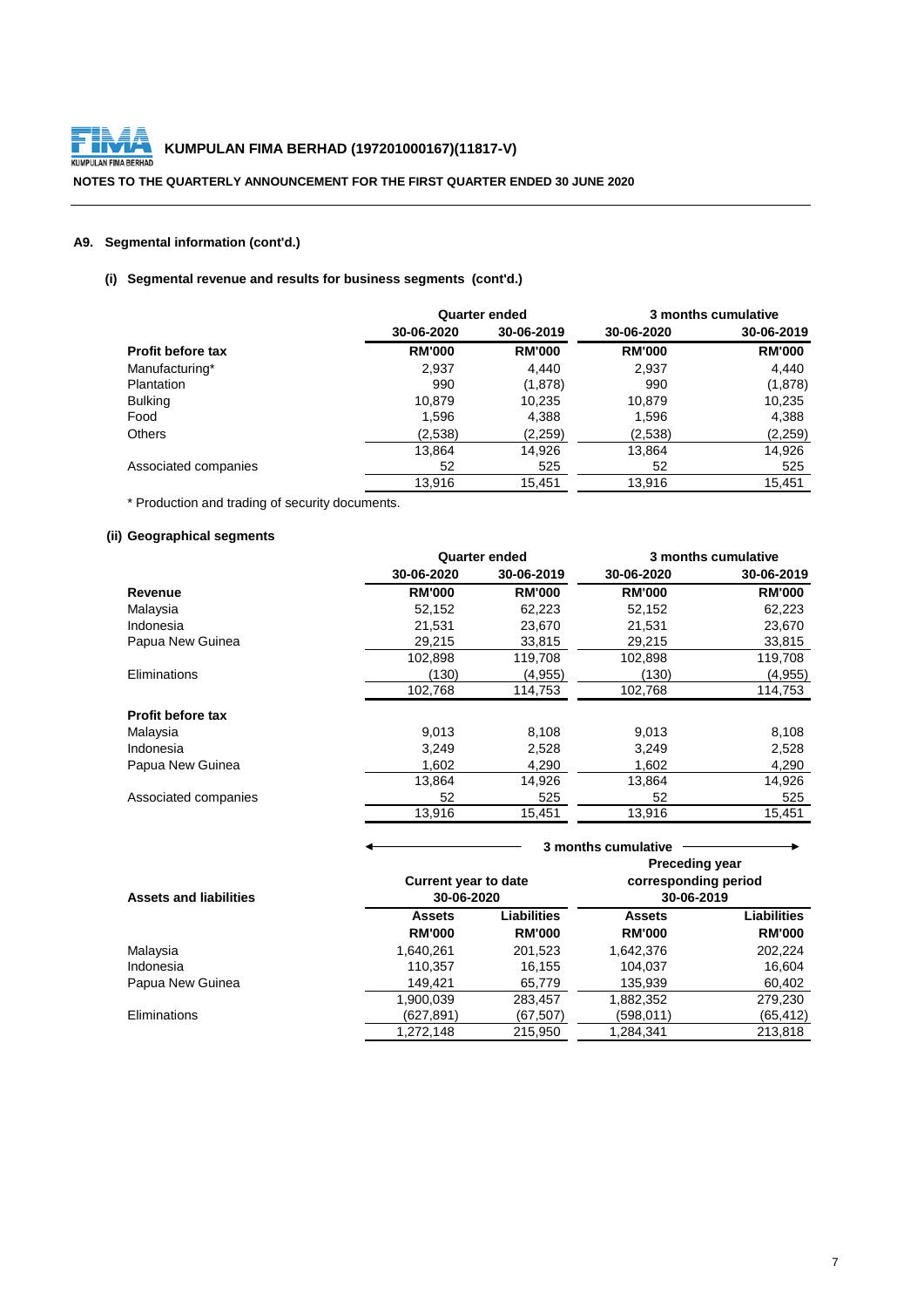

#### **NOTES TO THE QUARTERLY ANNOUNCEMENT FOR THE FIRST QUARTER ENDED 30 JUNE 2020**

#### **A10. Profit before tax**

The following amounts have been included in arriving at profit before tax:

|                                         |               | <b>Quarter ended</b> | 3 months cumulative |               |  |
|-----------------------------------------|---------------|----------------------|---------------------|---------------|--|
|                                         | 30-06-2020    | 30-06-2019           | 30-06-2020          | 30-06-2019    |  |
| Other income                            | <b>RM'000</b> | <b>RM'000</b>        | <b>RM'000</b>       | <b>RM'000</b> |  |
| Profit income                           | 1,556         | 2,114                | 1,556               | 2,114         |  |
| <b>Operating expenses</b>               |               |                      |                     |               |  |
| Depreciation                            | 11,262        | 8,865                | 11,262              | 8,865         |  |
| Interest expense                        | 930           | 927                  | 930                 | 927           |  |
| Unrealised foreign exchange loss/(gain) | 3,976         | (753)                | 3,976               | (753)         |  |
| Realised forex exchange gain            | (310)         | (429)                | (310)               | (429)         |  |
| Net provision for impairment            |               |                      |                     |               |  |
| on trade and other receivables          | 35            | 521                  | 35                  | 521           |  |
| Net gain on disposal of property, plant |               |                      |                     |               |  |
| and equipment                           | (13)          | (56)                 | (13)                | (56)          |  |
| Fair value changes on biological assets | (693)         | 149                  | (693)               | 149           |  |
| Net provision for retirement benefit    |               |                      |                     |               |  |
| obligations                             | 213           | 10                   | 213                 | 10            |  |
| Net reversal of provision               |               |                      |                     |               |  |
| for warranty                            | (437)         | (504)                | (437)               | (504)         |  |
| Inventories written (back)/down         | (122)         | 1,064                | (122)               | 1,064         |  |

#### **A11. Subsequent events**

There were no material events subsequent to the end of the current quarter.

#### **A12. Inventories**

During the quarter, there was no significant write down or write back of inventories except as disclosed in Note A10 above.

#### **A13. Changes in the composition of the Group**

There were no changes in the composition of the Group for the current quarter and financial period to date.

#### **A14. Changes in contingent liabilities**

There were no additional contingent liabilities during the current quarter, except as disclosed in Note B10 herein.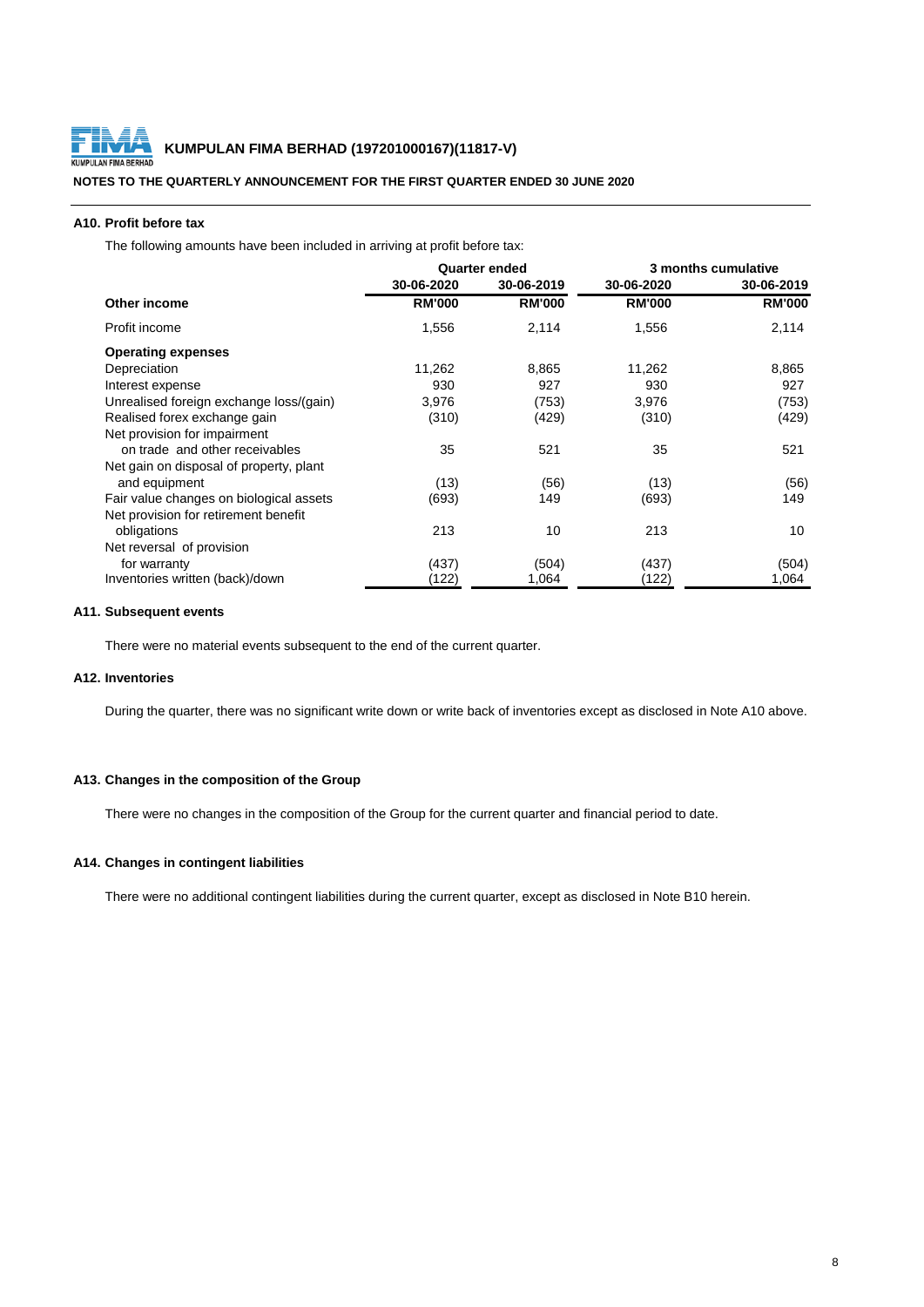

# **NOTES TO THE QUARTERLY ANNOUNCEMENT FOR THE FIRST QUARTER ENDED 30 JUNE 2020**

# **A15. Significant acquisition of property, plant and equipment**

For the period under review, the Group's acquisitions of property, plant and equipment are as follows :

| <b>Current year</b> |
|---------------------|
| to date             |
| <b>RM'000</b>       |
| 1.876               |
| 437                 |
| 1,766               |
| 237                 |
| 4.316               |
|                     |

# **A16. Capital commitments**

The amount of commitments not provided for in the interim financial statements as at 31 March 2020 were as follows:

|                               | <b>Current year</b> |
|-------------------------------|---------------------|
|                               | to date             |
|                               | <b>RM'000</b>       |
| Property, plant and equipment |                     |
| - Approved and contracted for | 2.728               |

# **A17. Related party transactions**

The Group's related party transactions during the financial period were as follows:

| <b>Current year</b> |
|---------------------|
| to date             |
| <b>RM'000</b>       |
|                     |
| 213                 |
|                     |
| 30                  |
|                     |
| 45                  |
|                     |
| 1,741               |
| 22                  |
|                     |

\*Related parties by virture of common shareholders/common directors.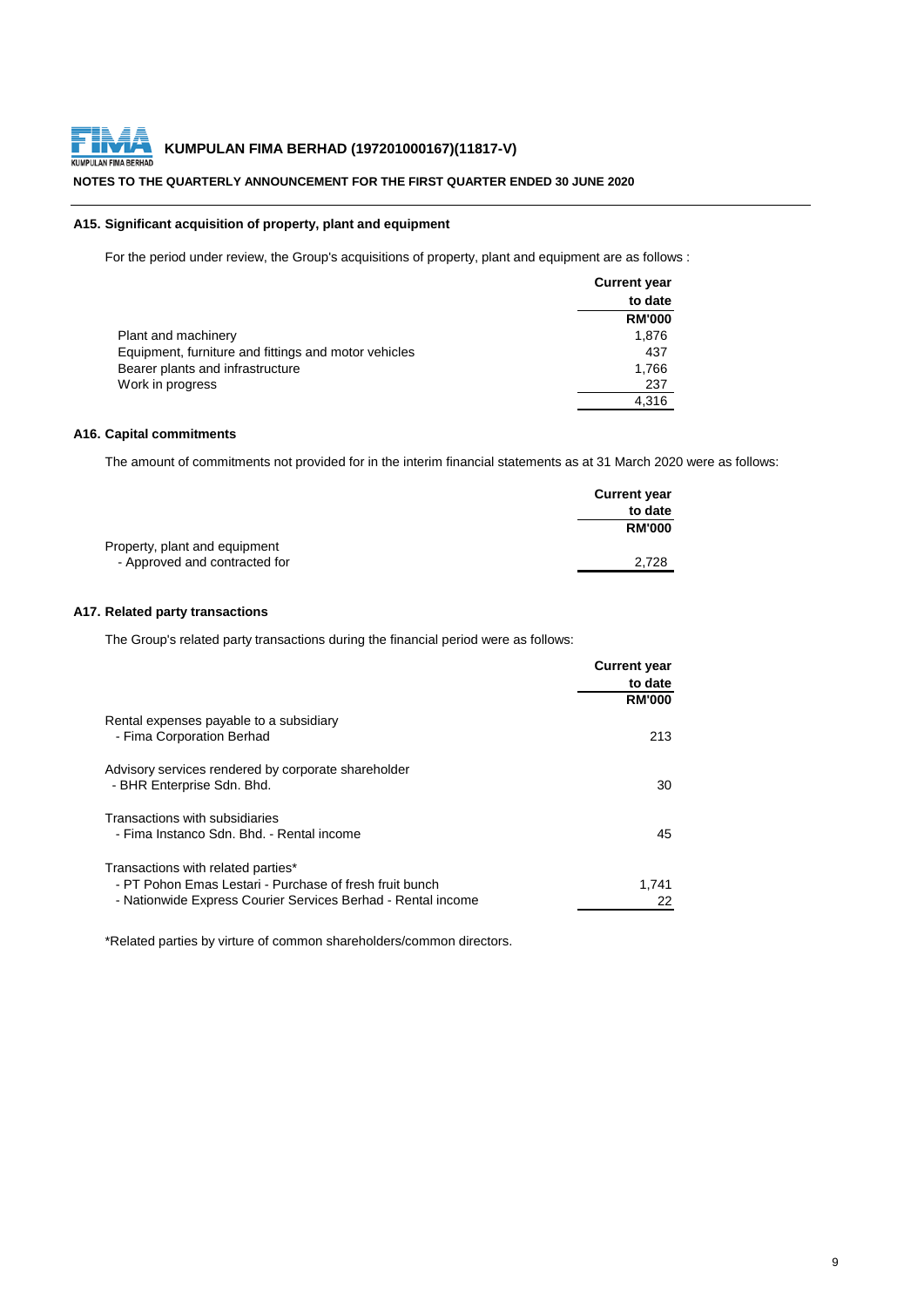

# **PART B - Bursa Securities Listing Requirements**

### **B1. Review of performance**

#### **Group Performance**

|                   | <b>Current</b> | <b>Previous</b> |          |        |
|-------------------|----------------|-----------------|----------|--------|
| (RM Million)      | YTD            | YTD             | Variance | %      |
| Revenue           | 102.77         | 114.75          | (11.98)  | (10.4) |
| Profit before tax | 13.92          | 15.45           | (1.53)   | (9.9)  |

Group revenue for the first quarter ended 30 June 2020 decreased by 10.4% to RM102.77 million as compared to RM114.75 million recorded in the corresponding period last year. Lower revenue by RM11.98 million was mainly attributed to the decrease in revenue generated by manufacturing and food division.

In line with lower revenue, Group profit before tax ("PBT") has decreased by 9.9% to RM13.92 million as compared to the same period last year.

The performance of each business division is as follows:

#### **Manufacturing Division**

|                   | Current | <b>Previous</b> |          |        |
|-------------------|---------|-----------------|----------|--------|
| (RM Million)      | YTN     | YTD             | Variance | %      |
| Revenue           | 21.32   | 30.18           | (8.86)   | (29.4) |
| Profit before tax | 2.94    | 4.44            | (1.50)   | (33.8) |

Revenue from **Manufacturing Division** recorded a decrease by 29.4% or RM8.86 million to RM21.32 million from RM30.18 million last year, mainly contributed by lower sales volume for most of documents during the Movement Control Order ("MCO") period. On the back of lower revenue, the division's PBT decreased by RM1.50 million or 33.8% to RM2.94 million as compared to the same corresponding period last year.

#### **Plantation Division**

|                                | <b>Current</b> | <b>Previous</b> |          |         |
|--------------------------------|----------------|-----------------|----------|---------|
| (RM Million)                   | <b>YTD</b>     | YTD             | Variance | %       |
| Revenue                        |                |                 |          |         |
| Indonesia                      |                |                 |          |         |
| - Crude palm oil (CPO)         | 19.27          | 23.66           | (4.39)   | (18.6)  |
| - Crude palm kernel oil (CPKO) | 2.26           |                 | 2.26     | 100.0   |
| Malaysia                       |                |                 |          |         |
| - Fresh fruit bunch (FFB)      | 6.71           | 3.51            | 3.20     | 91.2    |
| - Pineapple                    | 0.57           | 0.62            | (0.05)   | (8.1)   |
| <b>Total</b>                   | 28.81          | 27.79           | 1.02     | 3.7     |
| Profit/(Loss) before tax       | 0.99           | (1.88)          | 2.87     | (152.7) |
| FFB produced (mt)              | 56,910         | 44.803          | 12.107   | 27.0    |
| CPO produced (mt)              | 11,056         | 10,249          | 807      | 7.9     |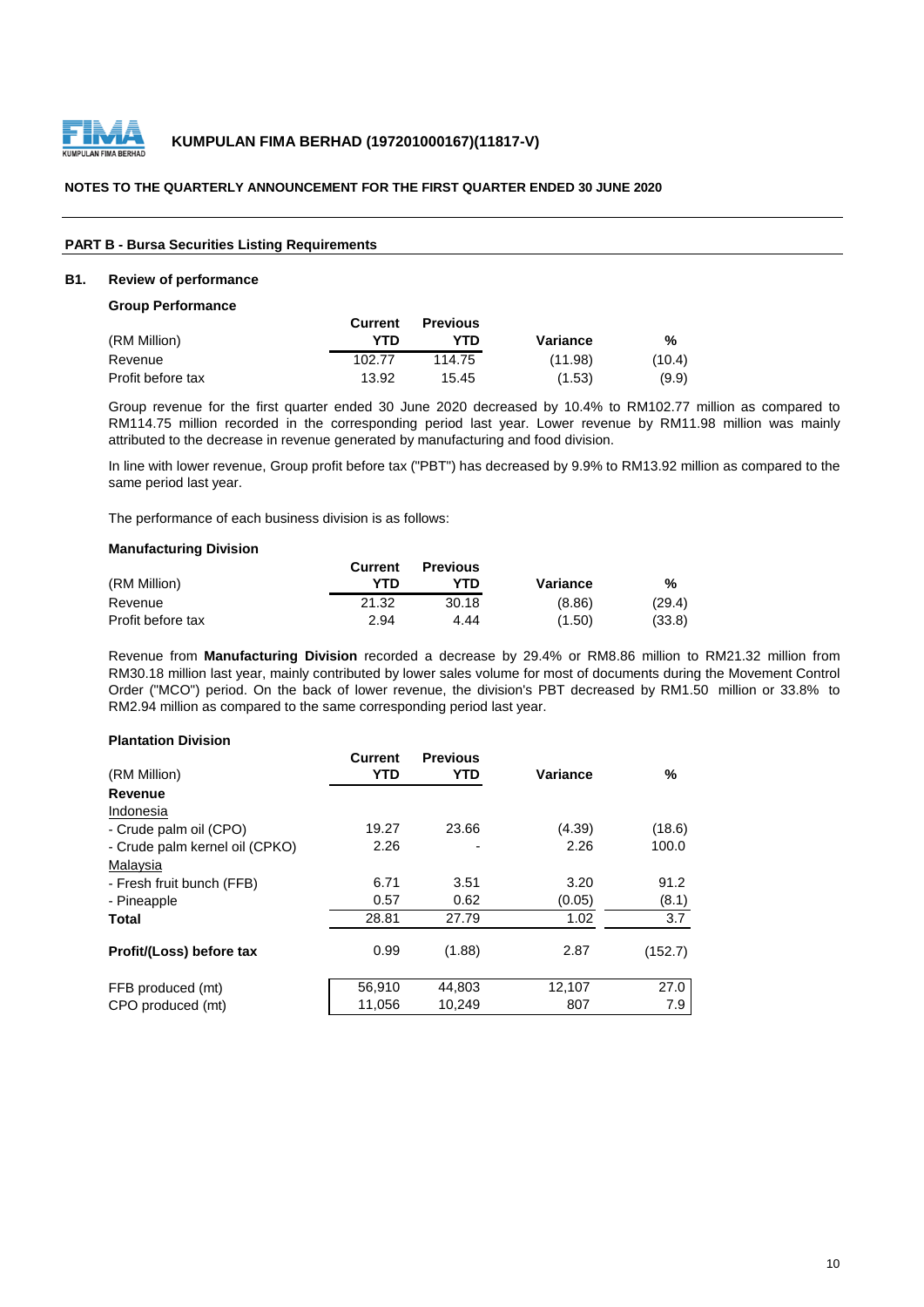

#### **B1. Review of performance (cont'd.)**

**Plantation Division (cont'd.)**

|                            | <b>Current</b><br>YTD | <b>Previous</b><br>YTD | <b>Variance</b> | %      |
|----------------------------|-----------------------|------------------------|-----------------|--------|
| <b>Sales Quantity (mt)</b> |                       |                        |                 |        |
| - CPO                      | 8.299                 | 12.037                 | (3,738)         | (31.1) |
| - CPKO                     | 735                   | ٠                      | 735             | 100.0  |

#### **Total Group's Hectarage**

| Palm profiles (ha) |          |          |
|--------------------|----------|----------|
| - Mature           | 12.943.6 | 10.315.1 |
| - Immature         | 1.762.1  | 4.233.3  |
| Total planted area | 14.705.7 | 14.548.4 |

Revenue from **Plantation Division** recorded a slight improvement by RM1.02 million to RM28.81 million as compared to the same period last year, in line with higher mature area of plantation estates in Malaysia for the current period as well as higher yield. On the back of higher revenue coupled with higher selling price of CPO and CPKO, the division has recorded a pre-tax profit of RM0.99 million during the period.

Our plantation estates in Malaysia which are newly matured and still in the process of land development or palm planting registered a total pre-tax loss of RM3.04 million as compared to RM3.56 million pre-tax loss recorded in the corresponding period last year.

#### **Bulking Division**

|                   | <b>Current</b> | <b>Previous</b> |          |     |
|-------------------|----------------|-----------------|----------|-----|
| (RM Million)      | YTN            | YTD             | Variance | %   |
| Revenue           | 21.70          | 20.30           | 1.40     | 6.9 |
| Profit before tax | 10.88          | 10.24           | 0.64     | 6.3 |

**Bulking Division** had recorded a marginal increase of RM1.40 million in revenue to RM21.70 million as compared to last year. The increase was attributed to sales of palm methyl ester ("PME") from biodiesel operation, as well as higher contribution by edible oil segment. In line with higher revenue, the division's PBT has slightly increased by 6.3% to RM10.88 million as compared to the same corresponding period last year.

| <b>Food Division</b>   |                |                        |          |        |
|------------------------|----------------|------------------------|----------|--------|
| (RM Million)           | Current<br>YTD | <b>Previous</b><br>YTD | Variance | %      |
| <b>Revenue</b>         |                |                        |          |        |
| Papua New Guinea (PNG) | 29.22          | 33.82                  | (4.60)   | (13.6) |
| Malaysia               | 0.56           | 1.45                   | (0.89)   | (61.4) |
|                        | 29.78          | 35.27                  | (5.49)   | (15.6) |
| Profit before tax      | 1.60           | 4.39                   | (2.79)   | (63.6) |

**Food Division**'s revenue decreased by RM5.49 million (or 15.6%) to RM29.78 million, as compared to RM35.27 million recorded in the previous financial period, mainly attributable to the lower sales of tuna loin. On the back of lower revenue, the division PBT declined by RM2.79 million to RM1.60 million as compared to the same period last year.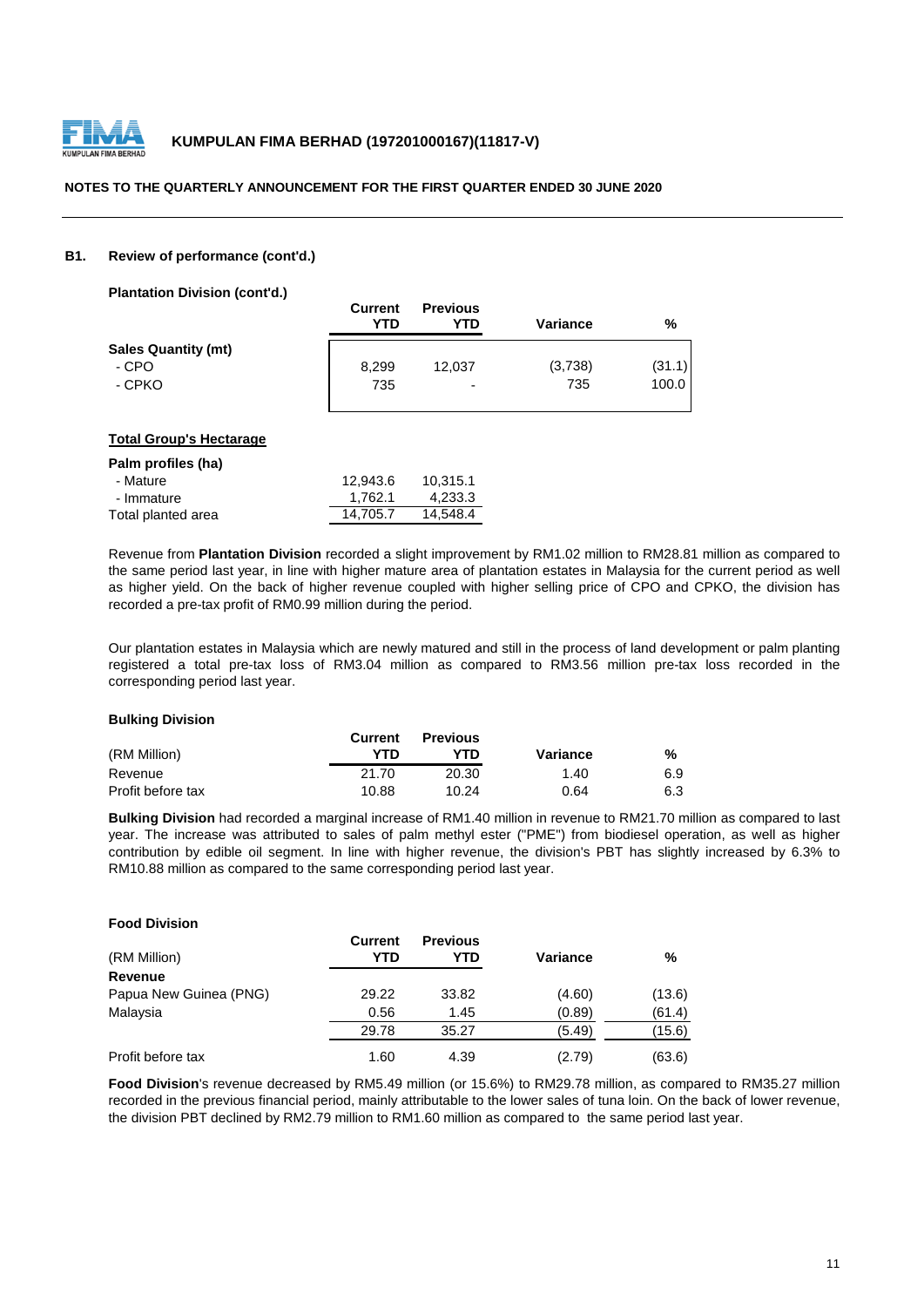

### **B2. Comparison with preceding quarter's results**

#### **Group Performance**

|                                   | QTR 1   | OTR 4   |          |        |
|-----------------------------------|---------|---------|----------|--------|
| (RM Million)                      | FY 2021 | FY 2020 | Variance | %      |
| Revenue                           | 102.77  | 121.77  | (19.00)  | (15.6) |
| Profit before tax                 | 13.92   | 4.09    | 9.83     | 240.3  |
| Profit before tax and impairment* | 13.92   | 21.88   | (7.96)   | (36.4) |

\* The amount excludes an impairment loss on property, plant and equipment and right-of-use assets amounting to RM17.79 *million pursuant to Mahkamah Agung's decision as disclosed in Note B10(2).*

The Group revenue dropped by RM19.00 million to RM102.77 million as compared to the preceding quarter, as a result of lower revenue contribution by manufacturing, plantation and bulking division.

In line with lower revenue, the Group PBT (excludes impairment) has decreased by RM7.96 million to RM13.92 million as compared to RM21.88 million recorded in the preceding quarter.

The performance of each business division is as follows:

#### **Manufacturing Division**

|                   | OTR <sub>1</sub> | OTR <sub>4</sub> |          |        |
|-------------------|------------------|------------------|----------|--------|
| (RM Million)      | FY 2021          | FY 2020          | Variance | %      |
| Revenue           | 21.32            | 34.33            | (13.01)  | (37.9) |
| Profit before tax | 2.94             | 8.61             | (5.67)   | (65.9) |

**Manufacturing Division**'s revenue decreased by RM13.01 million to RM21.32 million as compared to the preceding quarter, attributable to lower volume and demand during the MCO period. In line with lower revenue, PBT has also declined to RM2.94 million in the current quarter.

#### **Plantation Division**

| (RM Million)                                         | QTR <sub>1</sub><br>FY 2021 | QTR <sub>4</sub><br>FY 2020 | Variance | %       |
|------------------------------------------------------|-----------------------------|-----------------------------|----------|---------|
| Revenue                                              |                             |                             |          |         |
| Indonesia                                            |                             |                             |          |         |
| - CPO                                                | 19.27                       | 25.21                       | (5.94)   | (23.6)  |
| - CPKO                                               | 2.26                        | 3.46                        | (1.20)   | (34.7)  |
| - PK                                                 | ۰                           | 5.12                        | (5.12)   | (100.0) |
| Malaysia                                             |                             |                             |          |         |
| - Fresh fruit bunch                                  | 6.71                        | 6.00                        | 0.71     | 11.8    |
| - Pineapple                                          | 0.57                        | 0.77                        | (0.20)   | (26.0)  |
| <b>Total</b>                                         | 28.81                       | 40.56                       | (11.75)  | (29.0)  |
| Profit/(Loss) before tax<br><b>Profit before tax</b> | 0.99                        | (15.82)                     | 16.81    | (106.3) |
| and impairment*                                      | 0.99                        | 1.97                        | (0.98)   | (49.8)  |

\* The amount excludes an impairment loss on property, plant and equipment and right-of-use assets amounting to RM17.79 *million pursuant to Mahkamah Agung's decision as disclosed in Note B10(2).*

| CPO produced (mt)          | 11,056                   | 10.117 | 939              | 9.3              |
|----------------------------|--------------------------|--------|------------------|------------------|
| <b>Sales Quantity (mt)</b> |                          | 11.044 |                  |                  |
| - CPO<br>- CPKO            | 8.299<br>735             | 1.067  | (2,745)<br>(332) | (24.9)<br>(31.1) |
| - PK                       | $\overline{\phantom{a}}$ | 6.013  | (6.013)          | (100.0)          |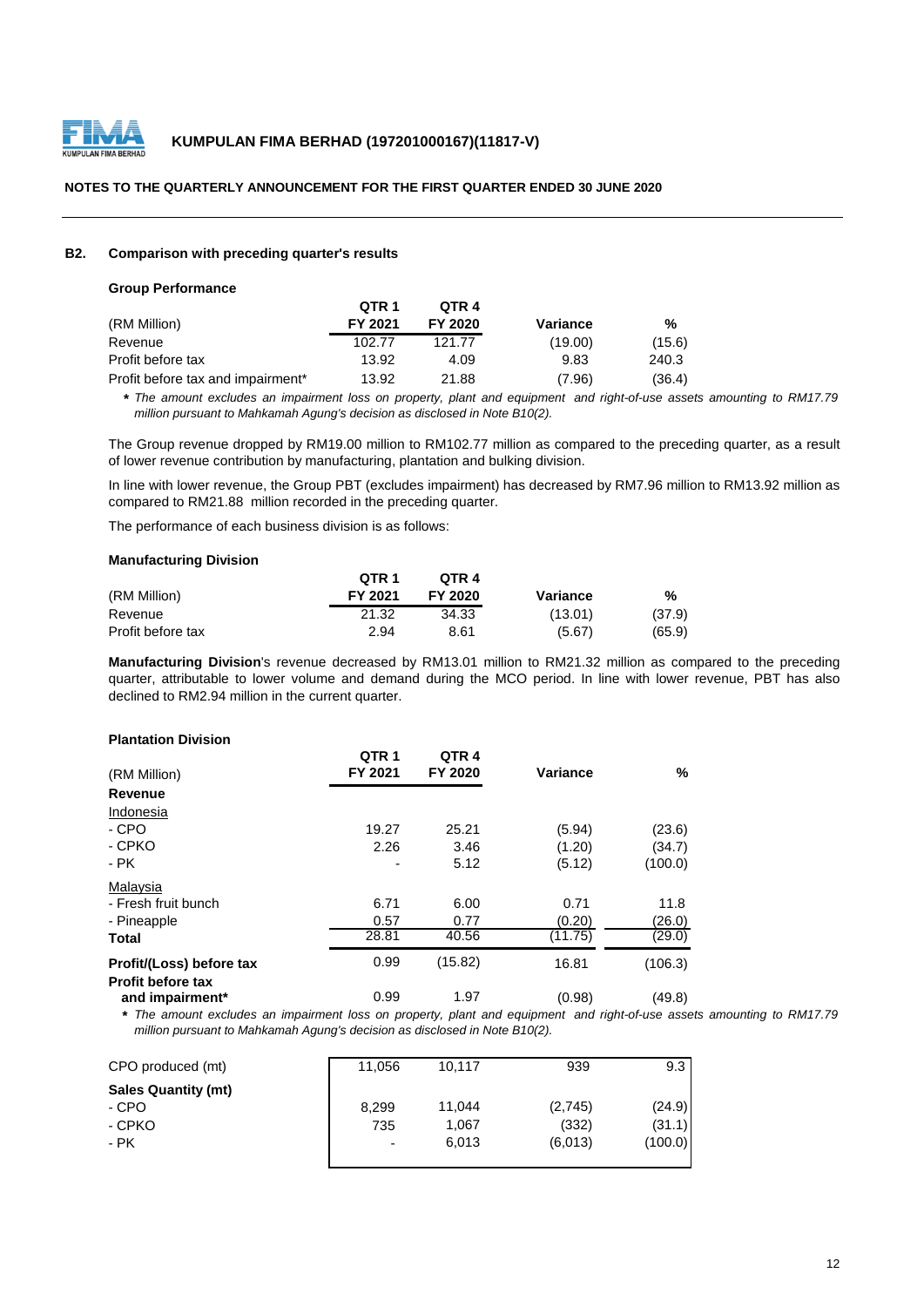

#### **B2. Comparison with preceding quarter's results (cont'd.)**

#### **Plantation Division (cont'd.)**

**Plantation Division**'s revenue for the quarter posted a decrease of RM11.75 million or 29.0%, as compared to the preceding quarter mainly due to lower sales volume CPO, CPKO and PK. On the back of lower revenue, coupled with forex loss, the Division's PBT (excludes impairment) has dropped to RM0.99 million in the current quarter.

#### **Bulking Division**

|                   | OTR <sub>1</sub> | OTR <sub>4</sub> |          |        |
|-------------------|------------------|------------------|----------|--------|
| (RM Million)      | FY 2021          | FY 2020          | Variance | %      |
| Revenue           | 21.70            | 24.40            | (2.70)   | (11.1) |
| Profit before tax | 10.88            | 7.39             | 3.49     | 47.2   |

Revenue from **Bulking Division** of RM21.70 million was slightly lower by 11.1% or RM2.70 million as compared to the preceding quarter, mainly due to lower contribution from PME product. Despite this, PBT has recorded an increase of RM3.49 million to RM10.88 million as compared to the preceding quarter, mainly attributable to lower pre-tax losses recorded by the biodiesel segment, as well as stronger contribution from edible oil products during the quarter.

#### **Food Division**

| (RM Million)      | QTR <sub>1</sub><br>FY 2021 | QTR <sub>4</sub><br>FY 2020 | <b>Variance</b> | %      |
|-------------------|-----------------------------|-----------------------------|-----------------|--------|
| Revenue           |                             |                             |                 |        |
| <b>PNG</b>        | 29.22                       | 19.96                       | 9.26            | 46.4   |
| Malaysia          | 0.56                        | 1.21                        | (0.65)          | (53.7) |
|                   | 29.78                       | 21.17                       | 8.61            | 40.7   |
| Profit before tax | 1.60                        | 2.93                        | (1.33)          | (45.4) |

Revenue from **Food Division** rose by 40.7% or RM8.61 million to RM29.78 million as compared to the preceding quarter, mainly due to higher sales volume of mackerel and tuna products. However, despite higher revenue posted by the Division, its PBT has decreased by RM1.33 million to RM1.60 million as compared to previous quarter, mainly attributable to net loss on forex of RM0.72 million (Q4 FY2020: Gain on forex of RM1.74 million).

#### **B3. Prospects**

**Manufacturing Division** - The division will continue its concerted efforts to establish new strategic alliances to develop new products and solutions to complement its existing products.

**Plantation Division -** The overall performance of the oil palm production and processing is very much influenced by the direction of palm oil prices and our estates' yield. Nevertheless, we will remain focused in improving our efficiency and productivity in oil palm plantation operation and optimising production cost.

**Bulking Division -** The demand for storage is expected to be satisfactory. The division is looking at securing more long term contracts with customers as well as handling higher margin products.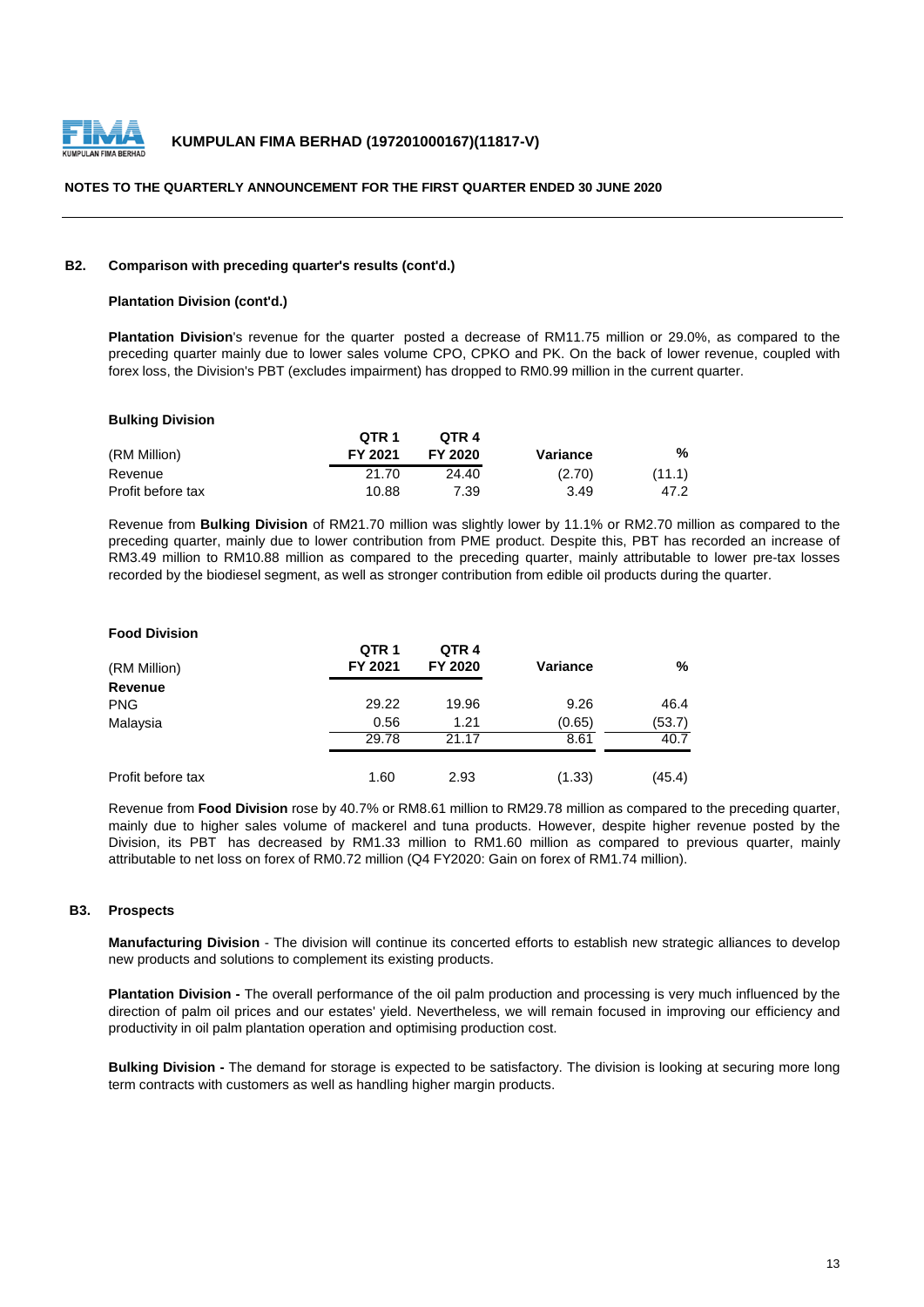

#### **NOTES TO THE QUARTERLY ANNOUNCEMENT FOR THE FIRST QUARTER ENDED 30 JUNE 2020**

#### **B3. Prospects (cont'd.)**

**Food Division** faces many challenges ahead, particularly in Papua New Guinea where the division's main operation is located, amidst intense market competition from cheaper imported products and currency fluctuation. The division will continue to focus on operational efficiency, productivity and margin improvements, and cost control as well as emphasising on quality, service and delivery.

The Directors expect the challenging environment to remain in the current financial year due to world outbreak of COVID-19 pandemic. Certain division is expecting lesser demand in its products and disruption on supply chain. In addition, fluctuations in exchange rates and commodity prices will influence the Group's financial performance and position.

#### **B4. Explanatory notes on variances with profit forecasts or profit guarantees**

The Group did not issue any profit forecast and/or profit guarantee to the public.

#### **B5. Income tax expense**

|                  | <b>Current</b> | <b>Current</b> |
|------------------|----------------|----------------|
|                  | year           | year           |
|                  | quarter        | to date        |
|                  | 30-06-2020     | 30-06-2020     |
|                  | <b>RM'000</b>  | <b>RM'000</b>  |
| Current taxation | 5,168          | 5,168          |

The effective tax rate on the Group's profit to date is higher than the statutory tax rate mainly due to under provision in prior year tax expense.

### **B6. Profits/(losses) on sale of unquoted investments and/or properties**

There were no sale of unquoted investments and/or properties during the current quarter.

#### **B7. Purchase or disposal of quoted securities**

There were no purchase or disposal of quoted securities during the current quarter.

#### **B8. Corporate proposals**

#### **(a) Status of corporate proposal**

There are no corporate proposals announced but not completed at the date of this report.

# **(b) Utilisation of proceeds raised from any corporate proposal** Not applicable.

#### **B9. Borrowings and debt securities**

|                             | As at                       | As at<br>31-03-2020 |
|-----------------------------|-----------------------------|---------------------|
|                             | 30-06-2020<br><b>RM'000</b> |                     |
|                             |                             | <b>RM'000</b>       |
| Secured:                    |                             |                     |
| <b>Current</b>              |                             |                     |
| Bankers' acceptance         | 2,882                       | 3,490               |
| Short term revolving credit | 30,000                      | 30,000              |
|                             | 32,882                      | 33.490              |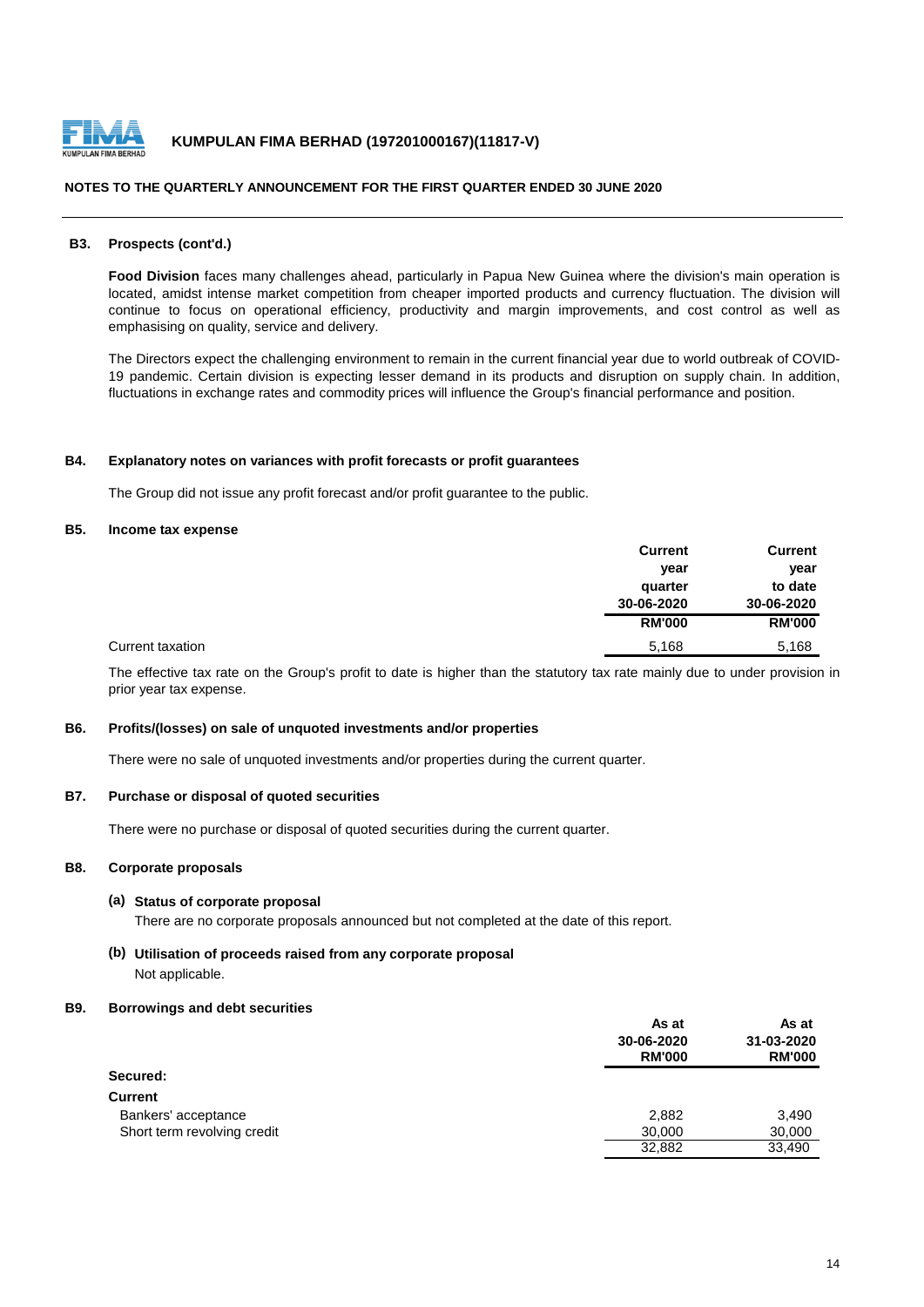

#### **NOTES TO THE QUARTERLY ANNOUNCEMENT FOR THE FIRST QUARTER ENDED 30 JUNE 2020**

#### **B10. Changes in material litigations**

Except for the following, there were no other changes in material litigation since the date of the last annual statement of financial position:

1. On 30 July 2018, a subsidiary, Fima Corporation Berhad ("FimaCorp") announced that its wholly owned subsidiary, Percetakan Keselamatan Nasional Sdn. Bhd. ("the Plaintiff"), has on the same day, commenced a High Court action against Datasonic Technologies Sdn. Bhd. ("the Defendant").

The claim is for a sum of RM24,975,000.00 (excluding interest and cost) ("Outstanding Amount"), being the amount due and owing by the Defendant to the Plaintiff for 1.5 million Malaysian passport booklets which were supplied by the Plaintiff to the Defendant.

At the request of the Defendant during the case management on 3 October 2018, the Plaintiff agreed to attempt mediation with the aim of arriving at an amicable resolution. The mediation took place on 17 October 2018 and 19 October 2018. However, the parties could not reach a resolution.

The next case management has been fixed for 9 October 2020. The matter has been fixed for trial on 9 and 10 November 2020.

This civil suit is not expected to give significant impact on the financial and operational position of the Company.

2. (a) On 13 May 2003, the National Land Body of Indonesia ("NLB") issued a certificate, Hak Guna Usaha No.1/ Nunukan Barat ("HGU") providing PT Nunukan Jaya Lestari ("PTNJL") a right to use a land covering a total size of 19,974 hectares ("Total Parcel") for the purposes of plantation. The HGU is set to expire on 12 May 2038.

Notwithstanding the HGU, the Minister of Agrarian Affairs and Spatial Planning ("Minister") vide letter dated 25 July 2016 ("Revocation Letter") informed PTNJL among others, of the following:

- there were administrative irregularities performed by officer(s) of the Regional Land Body of East Kalimantan at the time of the issuance of the HGU in 2003, resulting in parts of the area within the HGU to overlap with forestry area measuring approximately 17,165 hectares ("Irregular Parcel").
- a third party situated adjacent to the Total Parcel ("Third Party") has requested to revise/amend the HGU as there are overlaps between the Total Parcel with the Third Party's interests on the land pursuant to their operating permits (approximately 3,500 hectares) ("Overlapping Parcel").

Following the above, the Minister vide the Revocation Letter has provided the following decisions:

- the HGU is revoked effectively immediately ("Revocation");
- PTNJL to apply for a new certificate for the remaining 2,809 hectares of land located at Land Allocated for Other Purposes ("APL"); and
- the Irregular Parcel is to be surrendered to the Minister of Environmental Affairs and Forestry of Republic of Indonesia.

On 21 October 2016, PTNJL initiated an action in the State Administrative Court in Jakarta, Indonesia against the Minister seeking an order to annul the Revocation Letter and also sought an order to postpone the enforcement of the Revocation Letter pending full and final determination of the matter by the Indonesian courts ("Lawsuit").

PTNJL's basis for the Lawsuit are inter alia as follows:

- (i) the status of the Total Parcel is State Land, aligned with the condition imposed by prevailing laws and regulations in Indonesia; and
- (ii) the revocation of the HGU certificate is contrary to the prevailing laws and regulations in Indonesia.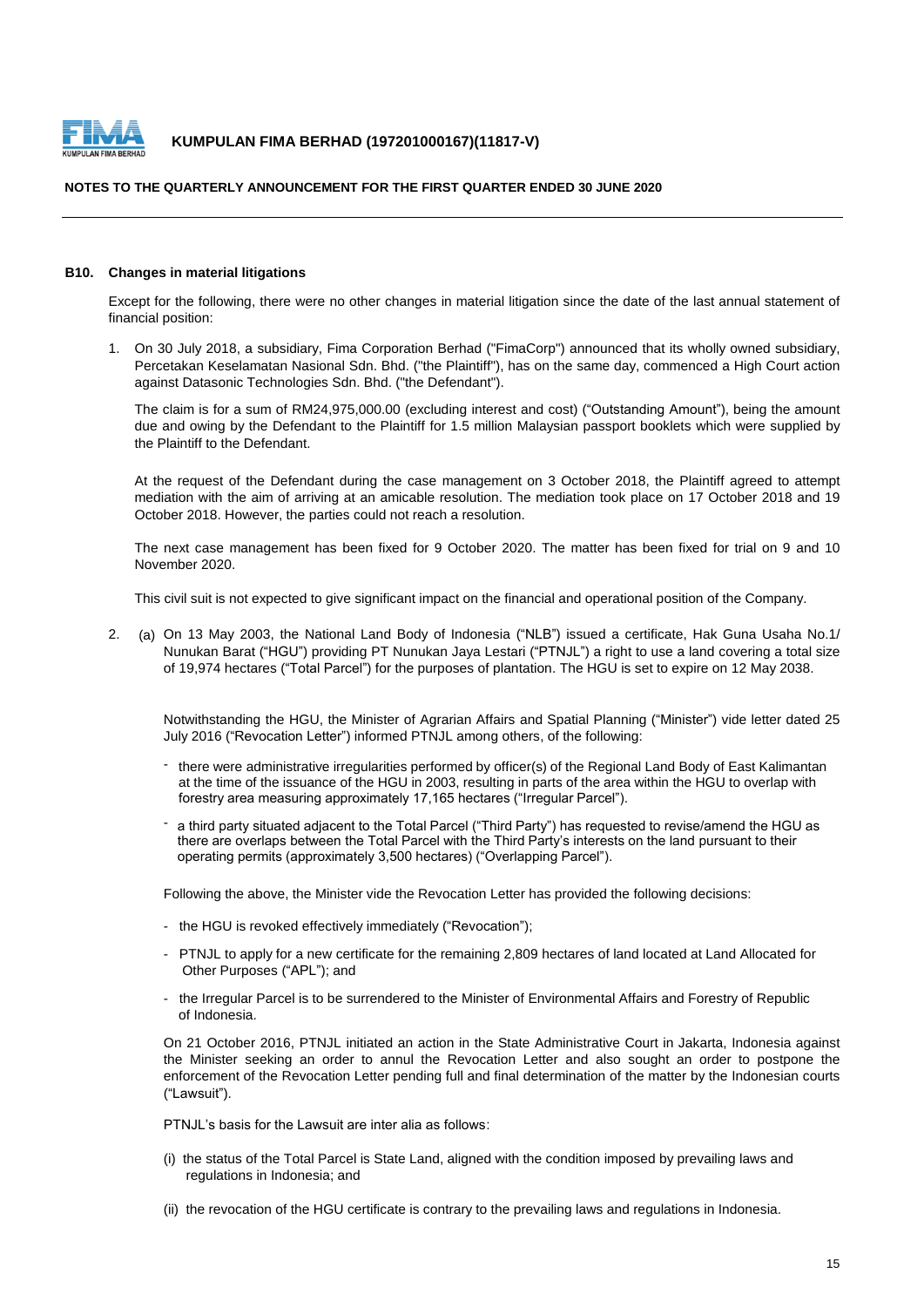

#### **NOTES TO THE QUARTERLY ANNOUNCEMENT FOR THE FIRST QUARTER ENDED 30 JUNE 2020**

#### **B10. Changes in material litigations (cont'd.)**

On 13 June 2017, the State Administrative Court dismissed the Lawsuit ("State Administrative Court's Decision") resulting in an appeal filed by PTNJL in the High Administrative Court ("High Court") of Jakarta, Indonesia, on 24 July 2017 ("Appeal").

Vide written decision dated 11 December 2017, the High Court partly allowed the Appeal with costs and ordered that (i) the Revocation to be void and the Revocation Letter be annulled, save for the Overlapping Parcel measuring 5,138 hectares. ("High Court Decision").

On 23 January 2018, PTNJL has filed an appeal to the Supreme Court of Indonesia ("Supreme Court") against the High Court Decision. On 21 August 2018, the Supreme Court allowed PTNJL's appeal and similarly ordered that the Revocation Letter be annulled ("Decision of the Supreme Court"). The Supreme Court also ordered the Minister to simultaneously:

- (i) issue an order cancelling PTNJL's HGU rights over the Overlapping Parcel measuring 3,500 hectares; and
- (ii) ensure the issuance of a new certificate in favour of PTNJL to use the remaining area measuring 16,474.130 hectares, (which is 19,974.130 hectares less the 3,500 hectares referred to in paragraph (i) above).

On 8 February 2019, the Minister filed an application in the Supreme Court to review the Decision of the Supreme Court ("JR Application").

On 27 November 2019 the Supreme Court overturned the Decision of the Supreme Court in favor of the Minister upholding the legitimacy and the validity of the Revocation ("JR Decision").

On 23 January 2020, PTNJL subsequently filed a further application for judicial review against the JR Decision ("2nd JR Application")on the grounds that the JR Decision contradicts some aspects of other established cases and the discovery of new material evidences that were not previously available. As at today, the Supreme Court has not issued any decision in respect of the 2nd JR Application.

(b) On 28 November 2019, PTNJL has filed a civil suit in the Pengadilan Negeri Jakarta Selatan against the Defendant and PT Adindo Hutani Lestari ("AHL") (collectively, "Defendants"). The President Republik Indonesia and Menteri Lingkungan Hidup dan Kehutanan Republik Indonesia ("Menteri Kehutanan") have been named as co-defendants in the said suit.

PTNJL is seeking legal recognition of its rights over HGU; an injunction to:

- (i) order Badan Pertahanan Nasional and Menteri Kehutanan to issue permit, recommendation, or approval for PTNJL to undertake its plantation activities;
- (ii) bar AHL from preventing PTNJL from undertaking its plantation activities within the HGU areas which overlap with AHL's operating permits/interests; and
- (iii) restrain Menteri Kehutanan from issuing any new licences permits or approvals to any parties on or within the HGU.

PTNJL is also seeking an order from the court to stay the enforcement of the Ministerial Order dated 25 July 2016 pending full and final determination of the matter by the Indonesian courts.

On 6 May 2020, the mediation held between PTNJL, Defendants and Co-defendants has failed. Accordingly, all parties have filed their respective cause papers to the court. The Defendants in their defence are challenging the jurisdiction and competency of the district court to examine the case. The Third Party has inter alia submitted a claim to seize PTNJL's assets within the overlapping area and other loss.